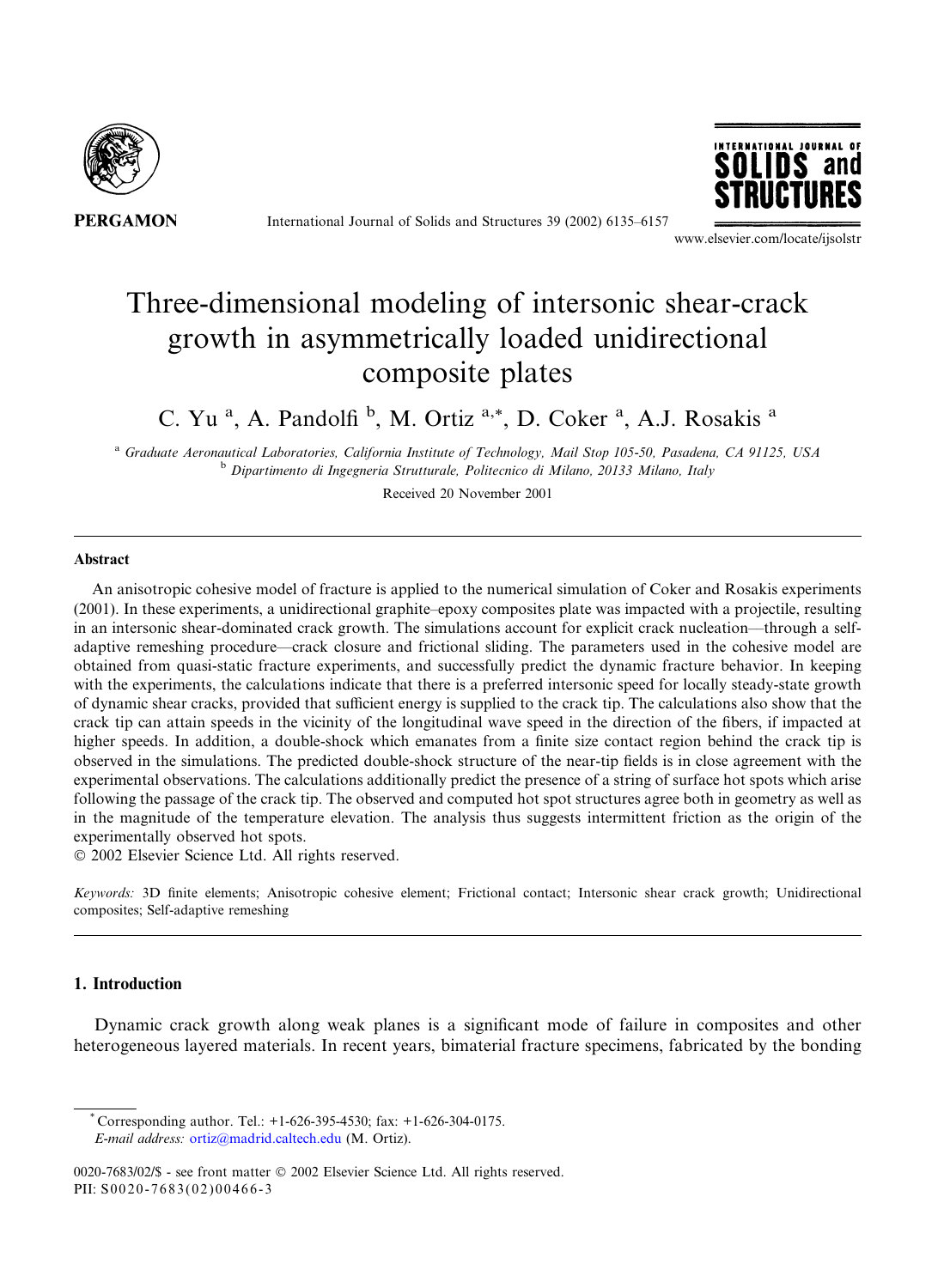of a stiff to a compliant material, have been used to demonstrate the occurrence of highly transient and dynamic crack growth along preferred crack paths in heterogeneous solids. For instance, it has been observed that dynamic interfacial cracks are shear dominated, and that their speeds rapidly approach, and exceed, the shear wave speed of the more compliant material (Lambros and Rosakis, 1995b; Liu et al., 1995; Rosakis et al., 1998; Singh et al., 1997; Singh and Shukla, 1996). Thus, these cracks reach intersonic speeds with respect to the lower wave speed constituent of the composite. In the present context, intersonic cracktip speeds are defined as the speeds in the open interval between the shear wave speed and the longitudinal wave speed. For intersonically moving cracks, a ray emanating from the crack tip, representing a line of strong discontinuity (shock), has been observed experimentally (Rosakis et al., 1998; Singh and Shukla, 1996) and predicted theoretically (Liu et al., 1995). Intersonic propagation is achieved under loading conditions that promote locally shear-dominated deformations at the crack tip, which are further enhanced by the stress mismatch resulting from the bimaterial nature of the solid. Experiments have also provided clear evidence of large-scale frictional contact. This contact has subsequently been modeled and analyzed numerically (Huang et al., 1998; Needleman, 1999).

In purely homogeneous materials and in the absence of a weak or prescribed crack growth path, mode-II crack propagation is not possible because the crack spontaneously kinks and subsequently propagates in a direction that induces a local Mode-I state of stress around the tip. This is generally not the case in solids which, while homogeneous (isotropic or anisotropic) as regards their constitutive properties, contain preferred crack paths, e.g., in the form of a weak plane. In these cases, the weak plane may trap the crack, thus allowing for mode-II crack growth. Unidirectional composites provide an additional example of a class of materials which are macroscopically homogeneous but contain preferred crack propagation directions, e.g., in the direction of the fibers, and may therefore support stable mode-II dynamic crack growth.

Rosakis et al. (1999, 2000) investigated the fracture of two identical, weakly bonded, Homalite plates subject to asymmetric impact. The Homalite plates, in addition to being constitutively homogeneous, were also isotropic. The resulting shear cracks, which propagated at speeds between the shear  $(c<sub>s</sub>)$  and the longitudinal  $(c<sub>1</sub>)$  wave speeds of the material, featured two clearly discernible shock waves emanating from the crack tip. After accelerating to the longitudinal wave speed of Homalite, the shear cracks settled to a the crack up. After accelerating to the fongitudinal wave speed of Homanie, the shear cracks settled to a locally steady-state speed slightly above the critical speed  $v_c = \sqrt{2}c_s$ . The significance of this speed has been revealed by a number of early analytical studies of intersonic crack growth and it will briefly be discussed below.

The first experimental evidence of shear-dominated crack growth along the fibers of a unidirectional composite material has recently been reported by Coker and Rosakis (1998, 2001). In these experiments, the shear fractures were found to propagate at record speeds. Thus, the shear cracks were observed to accelerate to speeds very close to the longitudinal wave speed along the fibers,  $c_1 = 7400$  m/s, and to subsequently oscillate between this speed and a critical speed  $v<sub>c</sub> = 6500$  m/s. The experiments also furnished evidence of large-scale frictional contact, in the form of a double-shock wave structure emitted from the crack tip and the end of the traveling contact zone.

Intersonic shear (mode-II) cracks propagating along a weak plane in an otherwise homogeneous (isotropic or anisotropic) solid have been modeled in a number of early analytical studies, long before experimental evidence of the attainability of such phenomena was available. By forcing a shear crack to grow in an isotropic material along a straight path (mathematically equivalent to a weak path or fault), several researchers (Freund, 1979, 1989; Georgiadis, 1986; Broberg, 1989, 1996, 1999) determined analytically the researchers (Freund, 1979, 1989; Georgiadis, 1986; Broberg, 1989, 1990, 1999) determined analytically the critical speed for intersonic crack growth to be  $\sqrt{2}c_s$ . For steady crack growth and in the absence of a cohesive crack-tip structure, this is the only speed at which the energy-release rate is nonzero and finite (Broberg, 1996).

Singular asymptotic analyses of intersonic crack growth in anisotropic materials were carried out by Piva and Hasan (1996) and Huang et al. (1999). Shear cracks and dislocations moving intersonically in aniso-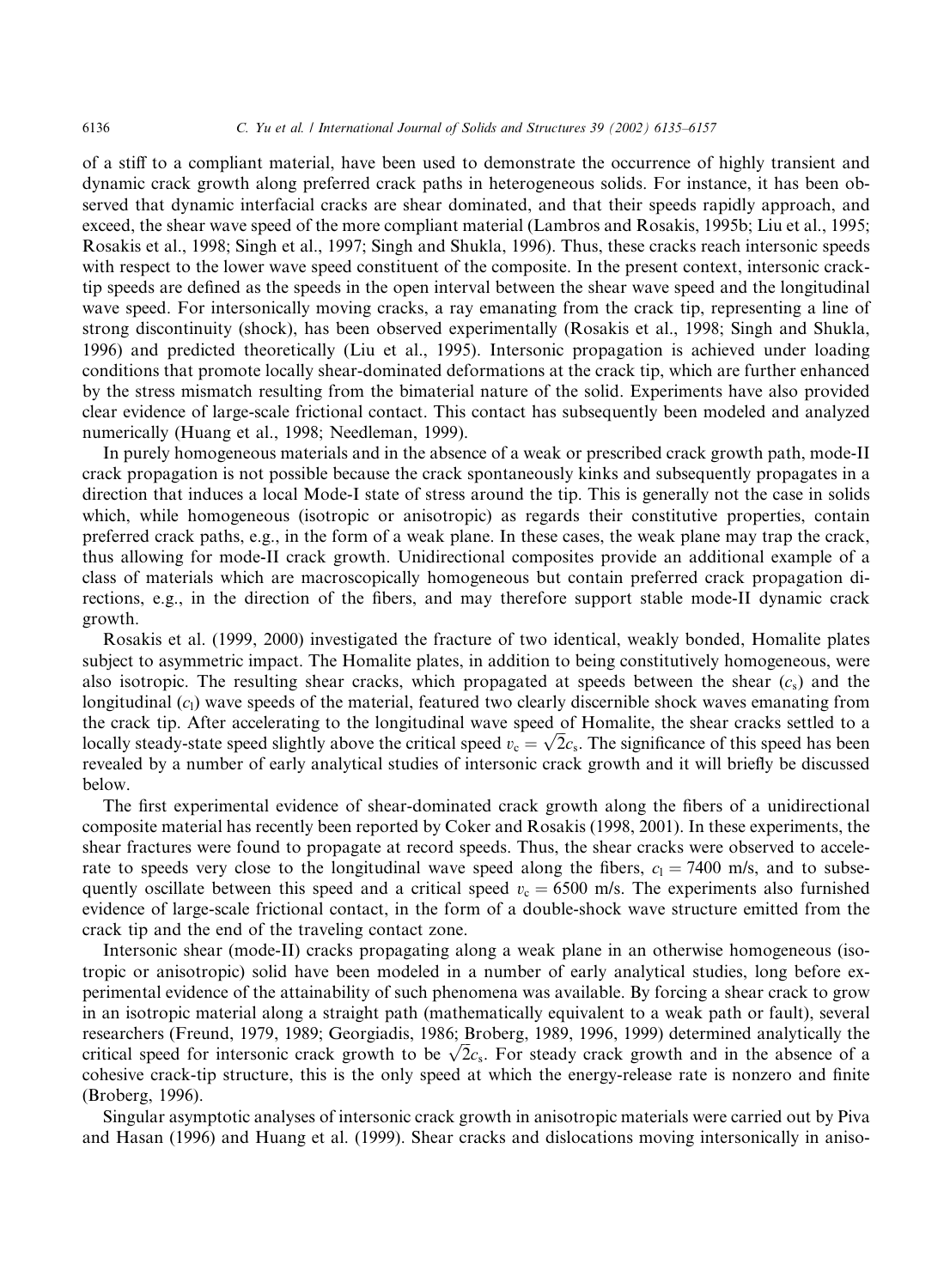tropic solids have been studied by Gao et al. (1999) in a unified context. As in the isotropic case, these analyses have shown that steady intersonic shear-crack growth in anisotropic materials is possible only at a well-defined intersonic critical speed.

Recently, Broberg (1999) has investigated intersonic crack growth in orthotropic materials in which crack opening obeys a cohesive law. The chief advantage of allowing for cohesive behavior is that a nonzero and finite energy-release rate is predicted over the entire intersonic regime. Broberg's work has additionally shown that the energy-release rate attains a maximum at values close, but not equal, to the critical speed  $v_c$ predicted by the singular theory. Moreover, the location of the maximum tends to  $v_c$  as the cohesive strength rises to infinity and, correspondingly, the cohesive-zone shrinks to a point.

In the present study, we use a cohesive model of fracture (Camacho and Ortiz, 1996; Ortiz and Pandolfi, 1999; Ruiz et al., 2000, 2001; Pandolfi et al., 1999) in the numerical simulation of the experiments of Coker and Rosakis (1998, 2001). The simulations account for explicit crack nucleation (by a self-adaptive remeshing procedure), crack closure and frictional sliding. We introduce an anisotropic cohesive law, that leads to the nucleation and the propagation of the crack along the fiber direction, consistent with the experimental observations. The behavior of the material is assumed to be rate independent, and, consequently, all rate effects predicted by the calculations are due to inertia, combined with the intrinsic time scale introduced by the cohesive models (Ruiz et al., 2000, 2001). Thus, both the bulk constitutive and the cohesive law properties used in the numerical model are obtained from quasi-static experiments. The objective of the study is twofold. Firstly, the numerical simulations reveal insights into the detailed mechanisms underlying observations such as crack-tip speeds and the emergence of hot spots following the passage of a crack tip. The calculations additionally bear out many of the aforementioned analytical studies and provide useful glimpses into hard-to-observe features such as the temperature distribution in the interior of the specimen. Conversely, the experimental data provides an exacting validation test suite for assessing the fidelity of cohesive models of fracture.

The organization of the paper is as follows. In Section 2, we describe the characteristics of the unidirectional graphite–epoxy composite material. In Section 3 we briefly describe the experimental configuration and the diagnostic techniques employed (Coker and Rosakis, 1998, 2001). In Section 4 we summarize the observations of Coker and Rosakis which provide a basis for the subsequent validation tests. In Section 5 we briefly outline relevant aspects of the finite-element solution procedure. Detailed comparisons between the finite-element simulations and the experimental data are presented in Section 6. The calculations demonstrate the ability of cohesive models of fracture to *predict* salient aspects of the experimental record, such as the crack-tip position and velocity history, the observed double-shock wave structure, the largescale contact between the crack flanks, and the ''hot spots'' generated by frictional heating. The effect of the impact speed, cohesive strength and pulse duration is parametrically investigated in Section 6.2.

#### 2. Elastic properties of the graphite–epoxy unidirectional composite

Fig. 1 shows the structure of the graphite–epoxy unidirectional composite tested by Coker and Rosakis (1998, 2001). Fig. 1a shows two cross-sections of the composite plate, normal and parallel to the fibers respectively. In Fig. 1b the orthonormal coordinate set adopted is also shown relative to the fibers. The  $x_1$ axis is chosen to be aligned with fibers and the  $x_3$ -axis is perpendicular to the plate. Fiber-reinforced composites are characterized by a strong dependence of the material properties (both constitutive and fracture) on the fibers orientation. The material is stiffer and stronger in the fibers direction; and more compliant and weaker in other directions. In the material under consideration, the fibers are randomly distributed in the epoxy matrix; thus the  $x_1-x_3$  plane can be taken as a plane of isotropy, and the material may be considered transversely isotropic. The elastic constitutive relation is therefore characterized by five independent moduli, and can be written as (Christensen, 1979)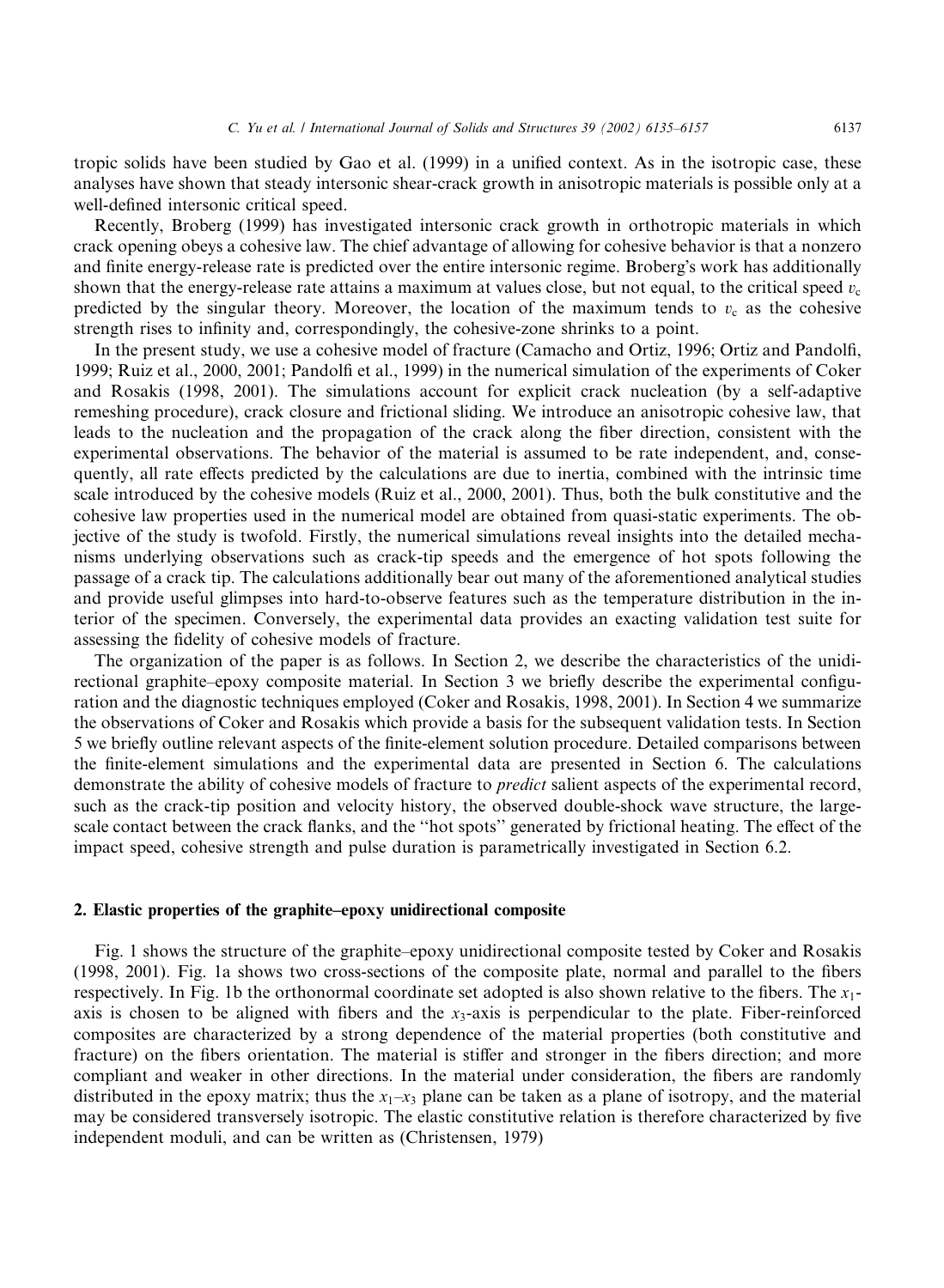

Fig. 1. Cross-sections of fiber-reinforced unidirectional graphite–epoxy composite, in direction parallel and normal to the fibers.

$$
\begin{bmatrix}\n\sigma_1 = \sigma_{11} \\
\sigma_2 = \sigma_{22} \\
\sigma_3 = \sigma_{33} \\
\sigma_4 = \sigma_{23} \\
\sigma_5 = \sigma_{13} \\
\sigma_6 = \sigma_{12}\n\end{bmatrix} = \begin{bmatrix}\nc_{11} & c_{12} & c_{12} & 0 & 0 & 0 \\
c_{12} & c_{22} & c_{23} & 0 & 0 & 0 \\
c_{12} & c_{23} & c_{22} & 0 & 0 & 0 \\
0 & 0 & 0 & (c_{22} - c_{23})/2 & 0 & 0 \\
0 & 0 & 0 & 0 & c_{66} & 0 \\
0 & 0 & 0 & 0 & 0 & c_{66}\n\end{bmatrix} \begin{bmatrix}\n\varepsilon_1 = \varepsilon_{11} \\
\varepsilon_2 = \varepsilon_{22} \\
\varepsilon_3 = \varepsilon_{33} \\
\varepsilon_4 = \varepsilon_{23} \\
\varepsilon_5 = \varepsilon_{13} \\
\varepsilon_6 = \varepsilon_{12}\n\end{bmatrix}
$$
\n(1)

The elastic moduli are related to the engineering moduli  $E_1$ ,  $E_2$ ,  $\mu_{23}$ ,  $\mu_{12}$  and  $\nu_{12}$  through the following relations:

$$
E_1 = c_{11} - \frac{2c_{12}^2}{c_{22} + c_{23}}, \quad E_2 = \frac{(c_{22} - c_{23})(c_{11}c_{22} + c_{23}c_{11} - 2c_{12}^2)}{c_{11}c_{22} - c_{12}^2}
$$
(2)

$$
\mu_{12} = c_{66}, \quad \mu_{23} = \frac{c_{22} - c_{23}}{2} = \frac{E_2}{2(1 + v_{23})} = c_{44} \tag{3}
$$

$$
v_{12} = \frac{c_{12}}{c_{22} + c_{23}}, \quad v_{21} = \frac{c_{12}(c_{22} - c_{23})}{c_{11}c_{22} - c_{12}^2}, \quad v_{23} = \frac{c_{23}c_{11} - c_{12}^2}{c_{11}c_{22} - c_{12}^2}
$$
(4)

For the material under consideration, the shear modulus  $\mu_{12}$  was determined by a quasi-static Iosipescu shear test, while uniaxial compression tests were conducted on an MTS hydraulic testing machine in order to evaluate the Young moduli,  $E_1$  and  $E_2$ , and the Poisson ratio,  $v_{12}$ . The measured values of the elastic moduli are collected in Table 1.

The stiffness coefficients are also related to the plane strain longitudinal and shear wave speeds along the major axes by the following relations:

$$
c_1^{\parallel} = \sqrt{\frac{c_{11}}{\rho}}, \quad c_1^{\perp} = \sqrt{\frac{c_{22}}{\rho}}, \quad c_s = \sqrt{\frac{c_{66}}{\rho}}
$$
 (5)

The longitudinal wave speeds parallel  $c_1^{\parallel}$  and perpendicular  $c_1^{\perp}$  to the fibers and the shear wave speed  $c_s$  were obtained using ultrasonic pressure and shear transducers operating at 5 MHz frequency. The average mass density  $\rho$  of the composite plate was 1478 kg/m<sup>3</sup>. Relations (5) have been used to verify the values of the stiffness coefficients computed by Eqs. (2)–(4). Table 2 reports the measured bulk wave speeds values for plane strain conditions, as well as the Rayleigh wave speed  $c_R^{\parallel} = 0.99c_s$ , for waves propagating in the fibers direction. In the last column we report the corresponding wave speed values calculated from Eq. (5) under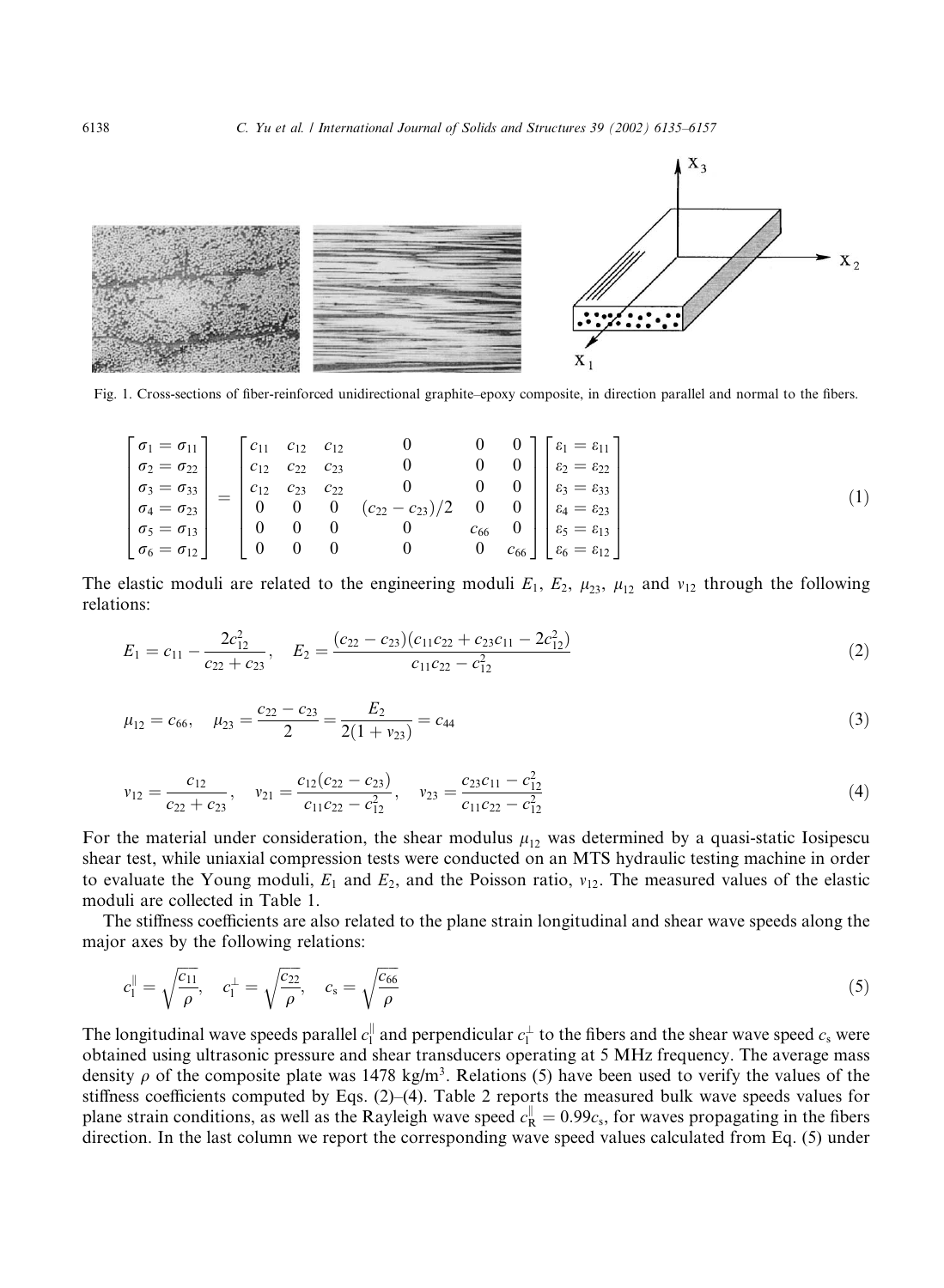| Table 1                                                             |  |
|---------------------------------------------------------------------|--|
| Material properties for the graphite–epoxy unidirectional composite |  |

| Coefficient           | GPa  | Parameter             |          |  |
|-----------------------|------|-----------------------|----------|--|
| $c_{11}$              | 82.0 | $E_1$                 | 80.0 GPa |  |
| $c_{22}$              | 11.1 | $E_2 = E_3$           | 8.9 GPa  |  |
| $c_{12}$              | 4.0  | $\mu_{23}$            | 3.1 GPa  |  |
| $c_{23}$              | 4.9  | $\mu_{12} = \mu_{13}$ | 3.6 GPa  |  |
| $\boldsymbol{c}_{66}$ | 3.6  | $v_{12} = v_{13}$     | 0.25     |  |
| $C_{44}$              | 3.1  | $v_{23}$              | 0.43     |  |

Table 2

Characteristic plane strain (measured) and plane stress (calculated) wave speeds for the graphite–epoxy unidirectional composite

| Wave type   | Plane strain wave speed (m/s) | Plane stress wave speed (m/s) |
|-------------|-------------------------------|-------------------------------|
|             | $7450 \pm 100$                | 7380                          |
|             | $2740 \pm 100$                | 2470                          |
|             | $1560 \pm 50$                 | 1560                          |
| $c_{\rm R}$ | 1548                          | 1548                          |

plane stress condition, i.e., using the reduced stiffness matrix  $c'$  obtained through the following relations (Coker and Rosakis, 2001):

$$
c'_{11} = c_{11} - \frac{c_{12}^2}{c_{22}}, \quad c'_{22} = c_{22} - \frac{c_{23}^2}{c_{22}}, \quad c'_{12} = c_{12} - \frac{c_{12}c_{23}}{c_{22}}, \quad c'_{66} = c_{66}
$$
 (6)

#### 3. Experimental setup

In the experiments of Coker and Rosakis (1998, 2001) fiber-reinforced epoxy matrix composite plates of dimension 203 mm  $\times$  127 mm  $\times$  7 mm were used. The specimens comprised 48 plies of graphite fiber in an epoxy matrix. The plates had an edge pre-notch machined in the fibers direction and were loaded by projectile impact in a one-point bend configuration, as shown in Fig. 2. The projectile was fired by a gasgun, with an impact speed ranging from 10 to 57 m/s. The optical method of coherent gradient sensing (CGS) was used in a reflective arrangement to record the gradient of the out-of-plane displacements on a 50 mm diameter area of the specimen surface, around the crack tip. An infrared high-speed camera measured the temperature field over a 1 mm<sup>2</sup> area on the other side of the plate, at a location close to the pre-notch tip. In the experiments the composite plates were impacted from either the side of the notch, Fig. 2, or the opposite side (not shown in the figure).

The CGS is a full field shearing interferometric technique sensitive to in-plane gradients of the out of plane displacements in reflection mode and to in-plane stress gradients in transmission mode. A detailed description of the technique and of the equations governing optical mapping and fringe formation may be found elsewhere (Tippur et al., 1990, 1991). A schematic of the experimental setup of the CGS optical technique is shown in Fig. 3.

For opaque materials, CGS uses a coherent, monochromatic, collimated laser beam which is shone on, and subsequently reflected by, the optically flat and specularly reflective surface of the specimen. Near the crack tip, the reflected beam acquires an optical path difference due to the deformation of the specimen surface. The reflected beam crosses two high-density line diffraction gratings of pitch  $p = 0.0254$  mm (40) lines/mm), normal to  $x_3$  direction, Fig. 3, and separated by a distance  $\Delta$ . The gratings diffract the reflected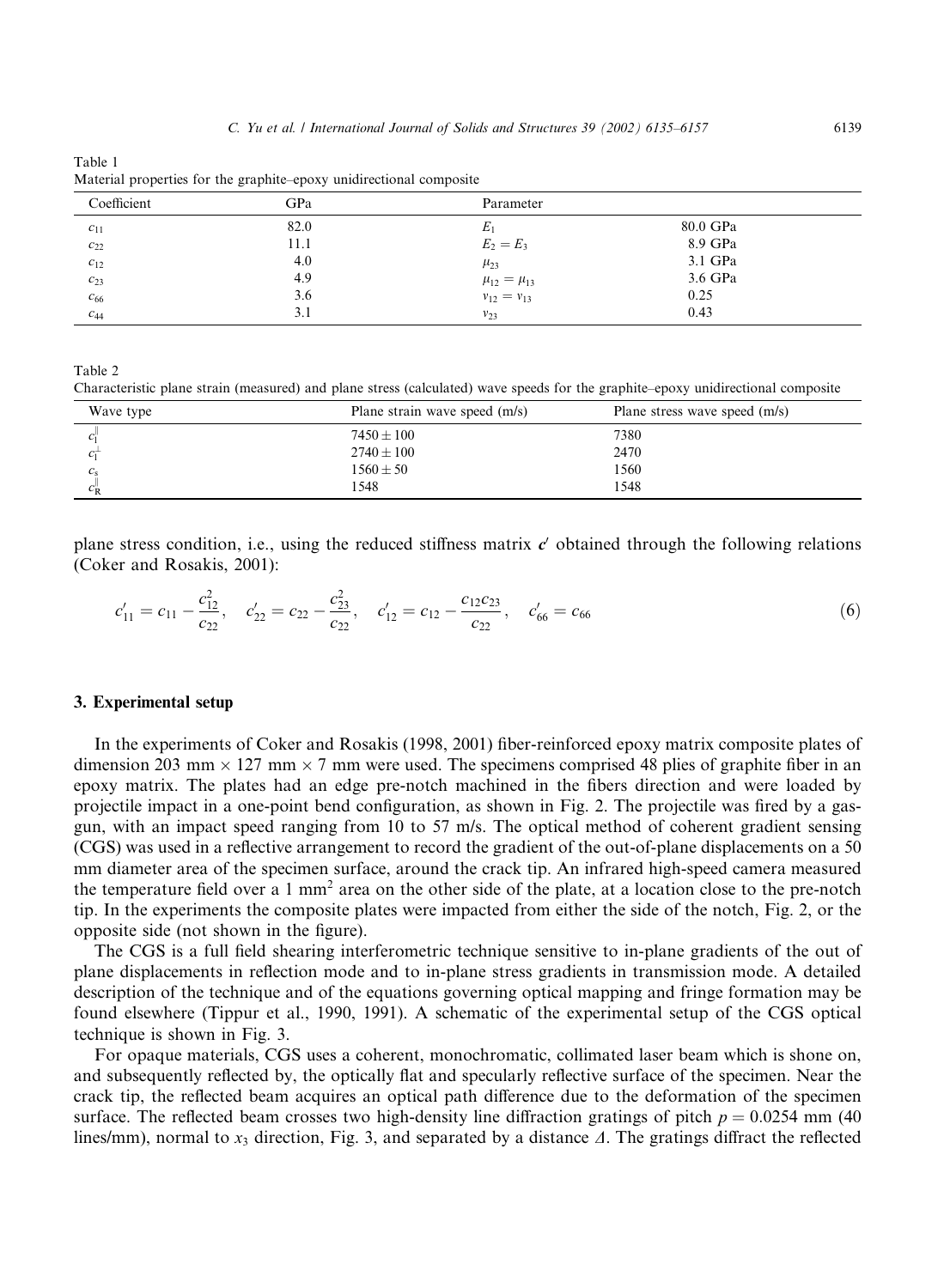

Fig. 2. Single edge notch (SEN) specimen geometry (thickness 7 mm) and size for shear-dominated dynamic fracture experiments.



Fig. 3. Schematic of the experimental setup and optical technique of CGS.

beam and recombine it to form an interferogram. The reflected light is collected by a filtering lens, which blocks all but either of the  $\pm 1$  diffraction orders. One of those two remaining diffraction spots is imaged to produce an interference pattern on the image plane of a high-speed camera.

When used in reflective mode, CGS measures the in-plane gradients of out-of-plane displacement  $u_3(x_1, x_2)$  according to the relation (Tippur et al., 1990, 1991)

$$
u_{3,2} = \frac{\partial u_3}{\partial x_2} = \frac{mp}{2A}, \quad m = 0, \pm 1, \pm 2, \dots
$$
 (7)

where *m* is the fringe order for the  $x_2$  gradient contours. Eq. (7) holds when the lines of gratings are parallel to  $x_1$  direction. Each CGS fringe is a locus of points of constant  $u_{3,2}$  on the specimen surface. Under planestress linear-elastic conditions,  $u_3(x_1, x_2)$  is related to the average stresses across the thickness as follows (Lambros and Rosakis, 1995b; Liu et al., 1998):

$$
u_3 = \frac{h}{2}(b_{31}\sigma_{11} + b_{32}\sigma_{22})
$$
\n(8)

where h is the specimen thickness and  $b_{ij}$  are components of the compliance matrix, inverse to the elastic moduli matrix in Eq. (1).

On the opposite side of the plate, and simultaneously with the CGS measurements, a full-field, highspeed infrared imaging system, Fig. 4, was employed to measure the evolving, two-dimensional temperature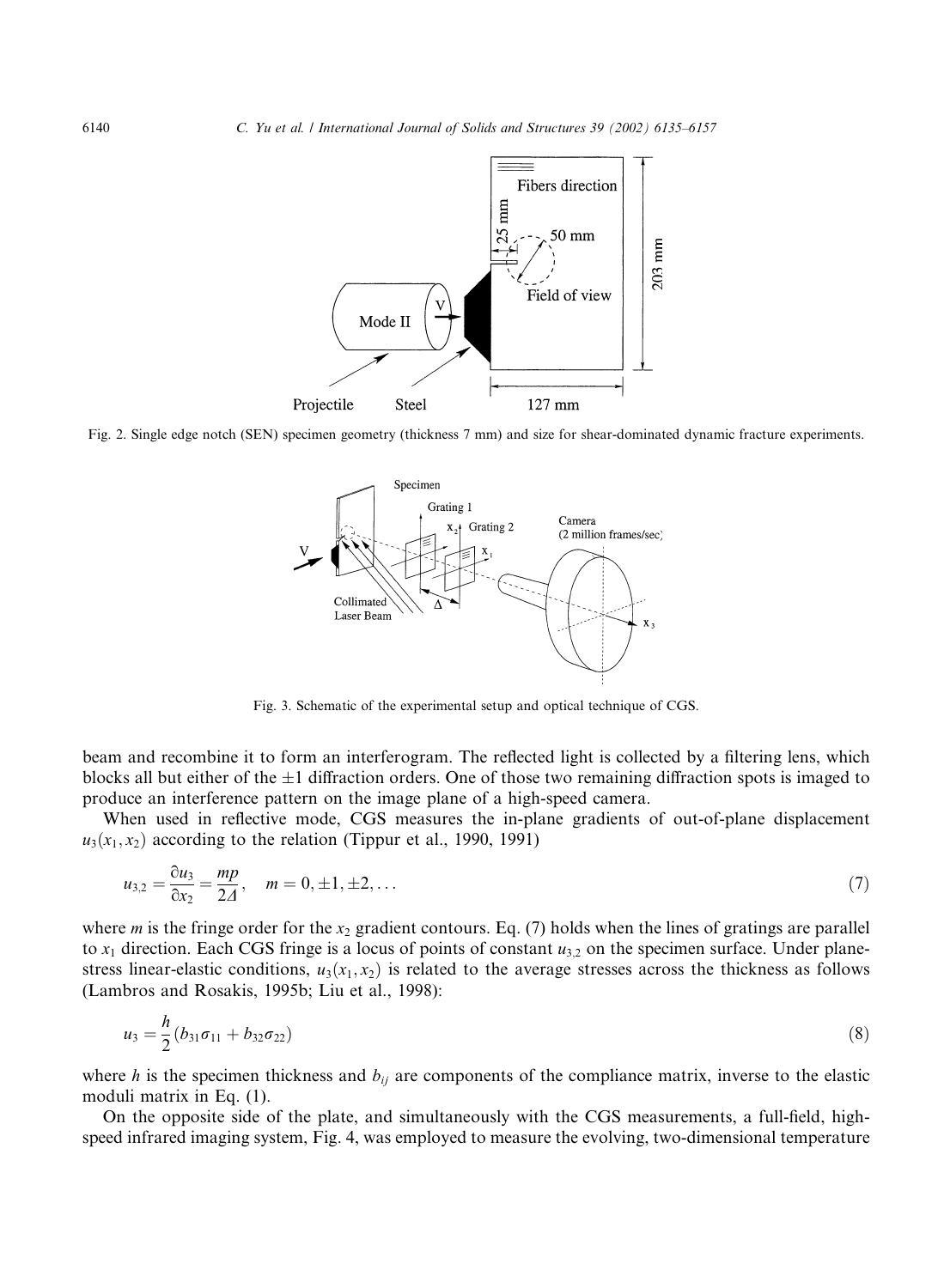

Fig. 4. The infrared high-speed camera.

field along the crack path. The thermal camera is designed to capture full-field images at a rate of 106 frames per second with a system rise time of 750 ns (Zehnder et al., 2000). An essential component of the system is an  $8 \times 8$  focal-plane array of HgCdTe IR detector elements. Each detector element is  $100 \text{ mm} \times 100 \text{ mm}$  in size, with center-to-center spacing of 130 mm. The detectors are housed in a liquid nitrogen dewar and are operated at a temperature of 77 K to maximize the signal-to-noise ratio. The camera is focused on 1.1 mm  $\times$  1.1 mm area ahead of the notch tip. Radiation emitted from the object as it deforms and heats up is focused onto the IR focal plane array. A calibration curve for the graphite– epoxy composite used in the tests was obtained which enabled the conversion of voltage signals to temperatures.

### 4. Experimental observations

A sequence of six CGS interferograms, corresponding to shear-dominated dynamic crack growth along the fibers, is shown in Fig. 5 (Coker and Rosakis, 1998, 2001). As the dynamic shear crack initiates and propagates directly ahead of the initial pre-notch, it accelerates and a marked change can be observed in the shapes of the crack-tip fringe patterns. Thus, the rear fringe loop shape changes from rounded (see first three frames) to a triangular wedge, bounded by a line of highly concentrated fringes emerging from the crack tip at a well-defined angle (see Fig. 5, last three frames). This line is caused by a steep change in the stress gradients in a localized area, which, as the crack exceeds the shear wave speed, forms a stress discontinuity or shock (Liu et al., 1995; Rosakis et al., 1998; Huang et al., 1999). Finally this line broadens into two parallel lines (a double-shock wave) which intercept the crack surfaces over a finite area of about 4–5 mm behind the crack tip.

One possible reason for the observed double-shock structure may be the existence of a finite size contact region behind the crack tip. A similar phenomenon of large-scale contact during intersonic crack growth in bimaterials was reported by Lambros and Rosakis (1995a), and numerically simulated by Needleman and Rosakis (1999). The presence of the contact region in the graphite–epoxy composite experiments is strongly supported by the two-dimensional high-speed infrared camera images (presented in this paper for the first time). Infrared thermal images are shown in Fig. 6 for one of the shear crack growth experiments. The camera is focused on the square area (1.1 mm  $\times$  1.1 mm) ahead of the notch tip as shown in the top-left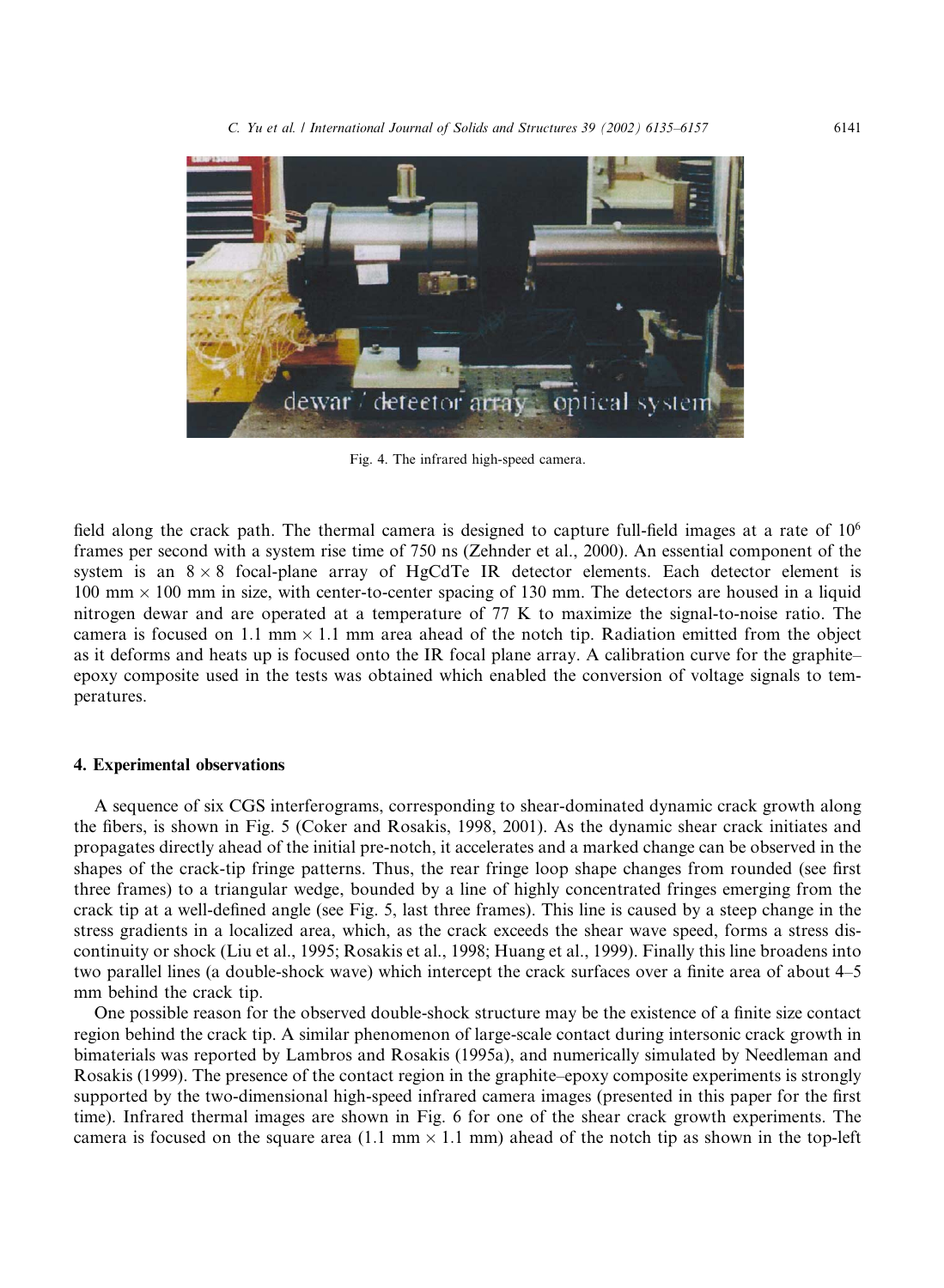

Fig. 5. Experimental observations: sequence of CGS interferograms showing intersonic crack tip at times 2.8, 4.2, 5.6, 6.9, 8.3, 9.7 ls. The field of view is a 50 mm diameter circle around the pre-notch tip (Coker and Rosakis, 1998, 2001).



Fig. 6. Experimental observations: high-speed infrared images of hot spot formation due to contact behind an intersonically moving shear crack. The top-left image shows the size of the exposed area  $(1.1 \text{ mm} \times 1.1 \text{ mm}$  square ahead of the crack tip). The following images show contours of constant temperature at different time steps.

image of Fig. 6. The following images in Fig. 6 show contours of constant temperature elevation at subsequent times. Local hot spots are observed to form along the fracture surfaces due to frictional contact.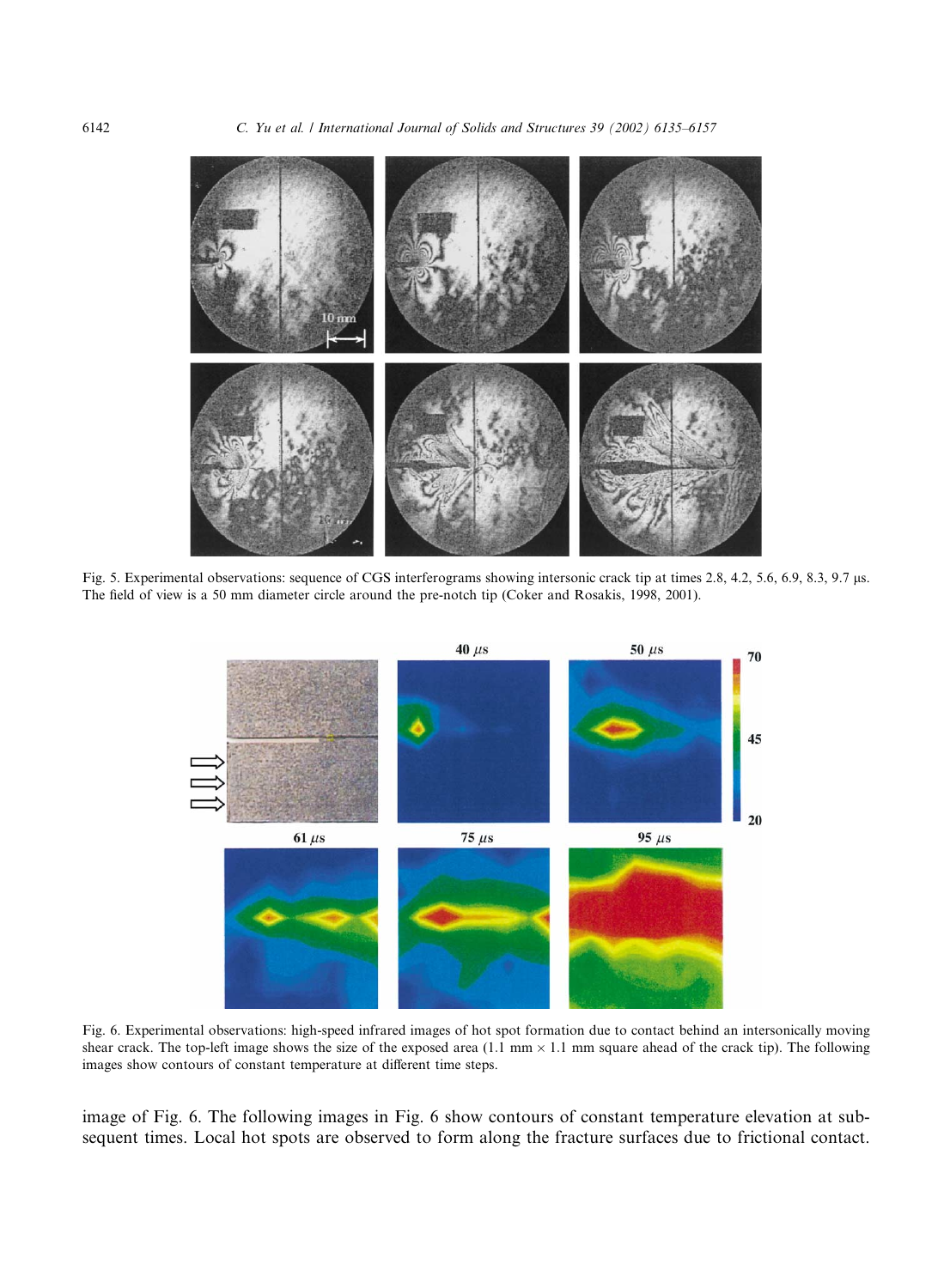Hot spots appear firstly after the crack completely crossed the specimen width, and in the initial stages their position shifts frequently in time. It seems evident that the wave reflection between the plate edges helps the intermittent frictional contact between the two fracture surfaces. The high-temperature region is initially localized to the crack surfaces and subsequently grows in width, until it finally saturates the infrared detectors. It should be carefully noted that the measured temperatures represent averages over a 100  $\mu$ m  $\times$  100  $\mu$ m area, and thus are likely to be lower than the actual peak temperatures.

The instantaneous crack-tip position can be recovered from the frames recorded by the high-speed camera. For each experiment it is possible to determine the crack length and, by numerical differentiation of the crack-tip record, the crack-tip speed history. It bears emphasis that in all the experiments the crack-tip speed exceeded the shear-wave speed and was clearly intersonic (Coker and Rosakis, 1998, 2001), with average values close to 6000 m/s. The elastic asymptotic field analysis of Huang et al. (1999) gives the following expression for the critical crack-tip speed  $v_c$ :

$$
v_{\rm c} = c_{\rm s} \sqrt{\frac{E_1}{\mu_{12}(1 + v_{12})}}
$$
\n(9)

For the graphite–epoxy composite material properties reported above, Eq. (9) gives  $v_c = 6327$  m/s, which, allowing for the experimental error inherent in the determination of crack-tip speeds, is in remarkable agreement with experiment (Coker and Rosakis, 1998, 2001). It is also noteworthy that the highest measured crack-tip speed was 7400 m/s, which is, within experimental error, ostensibly equal to the longitudinal wave speed  $c_1$  in the fibers direction. To the best of our knowledge, this is the highest crack-tip speed ever observed in a laboratory setting or ever reported in the open literature.

#### 5. Anisotropic cohesive model

Our calculations employ the cohesive model proposed by Camacho and Ortiz (1996), and subsequently extended to three dimensions by Ortiz and Pandolfi (1999), in order to simulate crack initiation and growth. In the present work, these models are extended so as to account for the anisotropy induced by the reinforcing fibers in the fracture properties of the composite.

In adopting a cohesive description of fracture, the formation of a crack is regarded as a gradual process of separation, either by opening or by shearing, leading to the formation of new free surfaces. The cohesive law furnishes the traction vector  $t$  across the cohesive surface as a function of the opening displacement  $\delta = \|\mathbf{u}\|$ . Following Camacho and Ortiz (1996), this cohesive behavior is formulated in terms of the effective opening displacement

$$
\delta = \sqrt{\beta^2 \delta_{\rm S}^2 + \delta_{\rm n}^2} \tag{10}
$$

where

$$
\delta_{\rm n} = \boldsymbol{\delta} \cdot \boldsymbol{n} \tag{11}
$$

is the normal component of the opening displacement and

$$
\delta_{\mathbf{S}} = |\boldsymbol{\delta} - \delta_{\mathbf{n}} \boldsymbol{n}| \tag{12}
$$

is the magnitude of the tangential opening displacement, Fig. 7. The cohesive behavior under monotonic loading is then assumed to be governed by a cohesive potential  $\phi(\delta)$ . The resulting tractions are of the form

$$
t = \frac{\partial \phi}{\partial \delta} = \frac{t}{\delta} (\beta^2 \delta_{\rm S} + \delta_{\rm n} n)
$$
(13)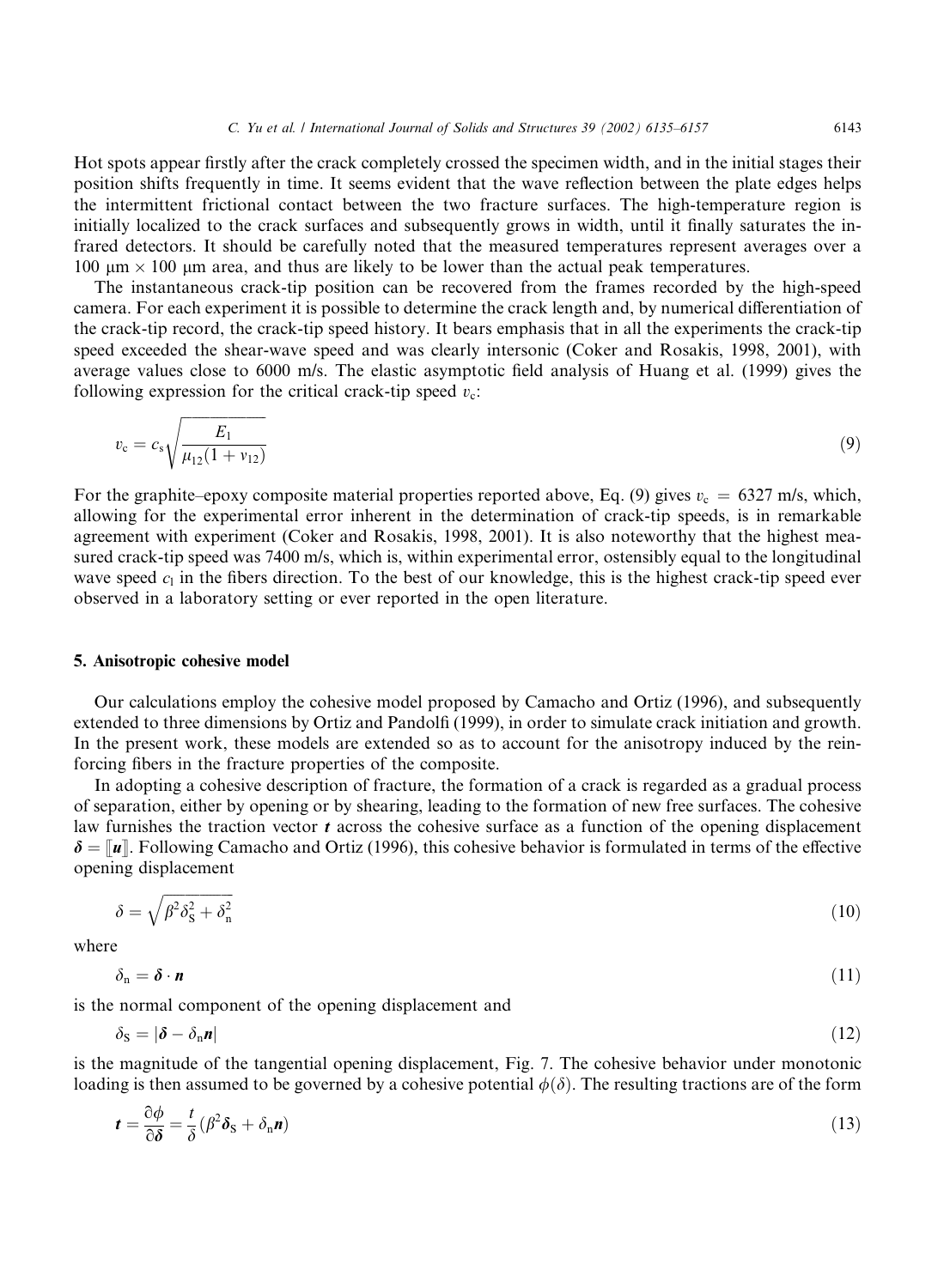

Fig. 7. Decomposition of the opening displacement into normal and tangential components.

where

$$
t = \sqrt{\beta^{-2} |\mathbf{f}_{\mathbf{S}}|^2 + t_{\mathbf{n}}^2}
$$
 (14)

is an effective cohesive traction,

$$
t_{\rm n} = t \cdot n \tag{15}
$$

is the normal component of the cohesive traction and

$$
t_{\rm S} = |\boldsymbol{t} - t_{\rm n} \boldsymbol{n}| \tag{16}
$$

is the magnitude of the tangential opening displacement. It follows from Eq. (14) that the parameter  $\beta$ measures the ratio of shear and normal cohesive strength of the material. It also roughly defines the ratio of  $K_{\text{IIc}}$  to  $K_{\text{Ic}}$  of the material (Ruiz et al., 2000). The particular monotonic envelop adopted in calculations is shown in Fig. 8. Thus, potential cohesive surfaces are assumed to be rigid up to the attainment of the cohesive strength  $\sigma_c$ , and the effective cohesive traction to subsequently decrease linearly and vanish upon the attainment of a critical effective opening displacement  $\delta_c$ . The resulting fracture energy of the material is  $G_c = \sigma_c \delta_c/2$  (Ortiz and Pandolfi, 1999). The cohesive element is rendered irreversible by unloading to the origin from the monotonic envelop just described, Fig. 8 (Camacho and Ortiz, 1996).

It is interesting to note that our numerical model is fully rate independent, i.e., the bulk constitutive law and the cohesive law are fed with quasi-static mechanical parameters only. Thus, all the rate effects predicted by the calculations are a consequence of inertia combined with the characteristic time of cohesive models (Camacho and Ortiz, 1996).



Fig. 8. Linearly decreasing monotonic envelop and loading/unloading rule.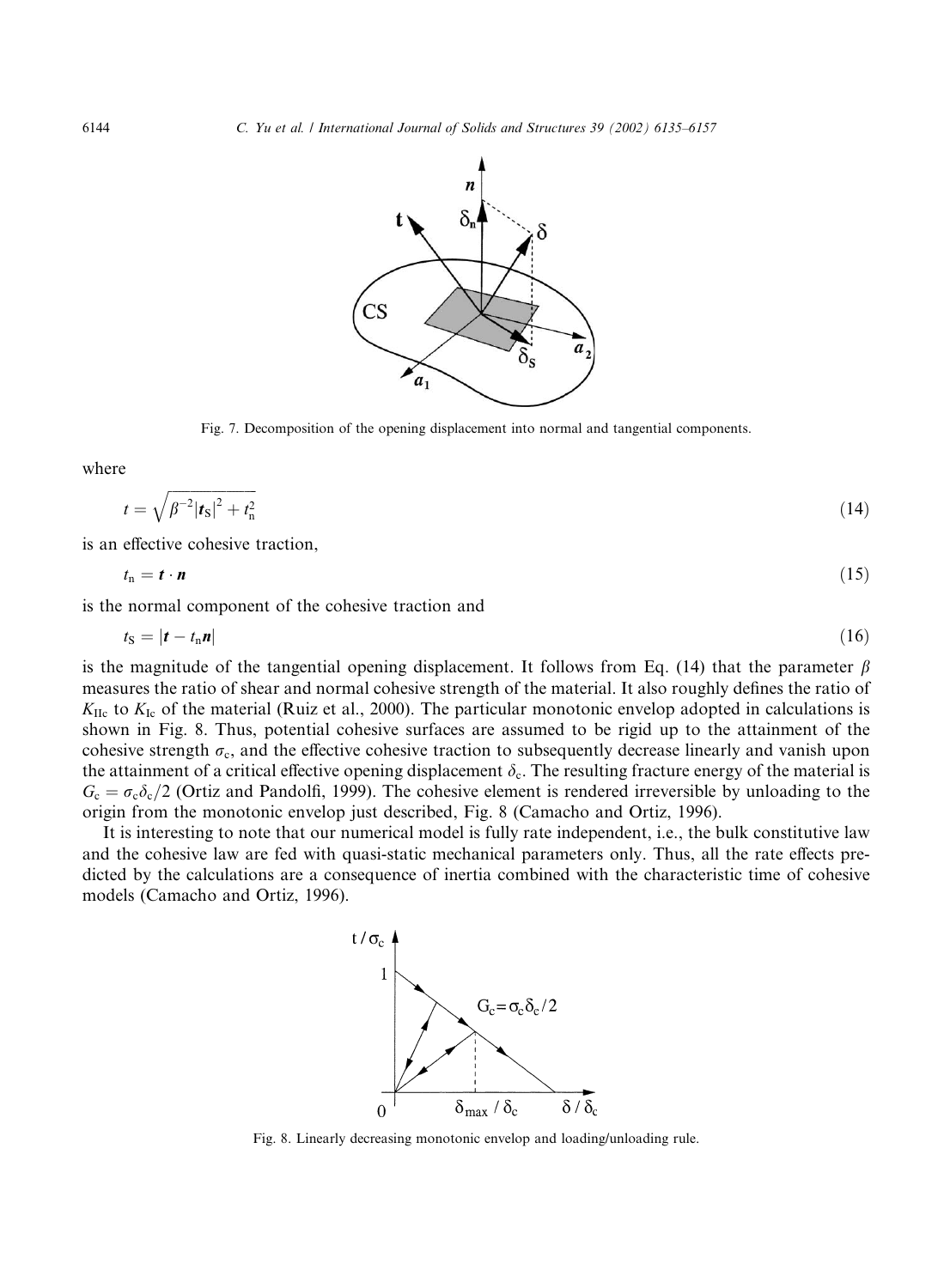It bear emphasis that upon closure, the cohesive surfaces are subjected to the contact unilateral constraint, including friction. We regard contact and friction as independent phenomena to be modeled outside the cohesive law. In Eqs. (10)–(16)  $\delta_n$  is assumed equal to zero if negative (crack flanks closure), and a suitable contact law is activated.

The unidirectional structure of fiber-reinforced composites induces a marked anisotropy in their fracture properties. Thus, these composites are designed so as to increase the strength of the matrix material in the direction of the fibers, while the strength parallel to the fibers remains ostensible identical to that of the matrix. In consequence, the toughness of the material attains a maximum when the crack plane is normal to the fibers, and it attains a minimum when the crack plane contains the direction of the fibers. This orientation dependence of the toughness of fiber-reinforced composites has been analyzed by Allix and Ladeveze (1992), Corigliano (1993) and Allix et al. (1995). In the present work, we model fracture anisotropy as a dependence of the cohesive strength  $\sigma_c(n)$  on the normal n to the crack plane. Assuming that this dependence is quadratic and invariant upon reflection of  $\boldsymbol{n}$  to  $-\boldsymbol{n}$  we further have

$$
\sigma_{\rm c}(\mathbf{n}) = \Sigma_{ij} n_i n_j \tag{17}
$$

where the tensor  $\Sigma_{ij}$  is a material property. In particular, fiber-reinforced composites are transversely isotropic in the direction of the fibers. Taking this symmetry into account, Eq. (17) reduces to

$$
\sigma_{\rm c}(\boldsymbol{n}) = \sigma_{\rm c \; min} + (\sigma_{\rm c \; max} - \sigma_{\rm c \; min}) \cos^2 \alpha \tag{18}
$$

where  $\alpha$  is the angle between n and the direction of the fibers,  $\sigma_{c \text{ max}}$  denotes the maximum cohesive strength normal to the fibers, and  $\sigma_{\text{c min}}$  denotes the minimum cohesive strength parallel to the fibers. The fracture properties of the graphite–epoxy material used in calculations are collected in Table 3. The ratio between maximum and minimum cohesive strength has not been directly measured.

In order to gain some understanding of the hot-spots which are observed to develop behind the crack tip, we additionally account for crack closure and for Coulomb friction between the crack flanks. These effects are modeled by means of the friction algorithm proposed by Giannakopoulos (1989). This algorithm introduces a slight surface compliance into Coulomb's law and updates the traction vector by a nonassociated return mapping algorithm. The temperature rise in the contact area is estimated through the relation

$$
T = T_0 + \frac{F}{\rho C_v L} \tag{19}
$$

where  $T_0$  is the initial temperature,  $\rho$  is the mass density,  $C_v$  is the heat capacity, L is a characteristic width of the initial thermal layer, and

$$
F = t \cdot \llbracket u \rrbracket \tag{20}
$$

is the work of friction. Thus we assume that, initially, the entire work of friction is converted into heat within a small boundary layer of thickness L, which accounts for the fracture surface asperities. This model is aimed at describing the observed short-term response of the specimen, including the development of hot spots. The longer term evolution of the temperature field, which involves heat conduction, is not accounted

Table 3 Fracture properties of the graphite–epoxy unidirectional composite used in calculations

| Fracture toughness normal to the fiber  | $K_{\text{Ic min}}$                           | 2.2 MPa $\sqrt{m}$ |
|-----------------------------------------|-----------------------------------------------|--------------------|
| Fracture energy normal to the fiber     | $G_{\text{Ic min}}$                           | $474.0$ N/m        |
| Cohesive strength normal to the fiber   | $\sigma_{\rm c,min}$                          | 35.8 MPa           |
| Maximum/minimum cohesive strength ratio | $\sigma_{\rm c \, max}/\sigma_{\rm c \, min}$ | 100                |
| Shear/normal strength ratio             | $\beta = \tau_c/\sigma_c$                     | 0.726              |
| Critical opening displacement           | $\mathcal{O}_c$                               | $0.0265$ mm        |
|                                         |                                               |                    |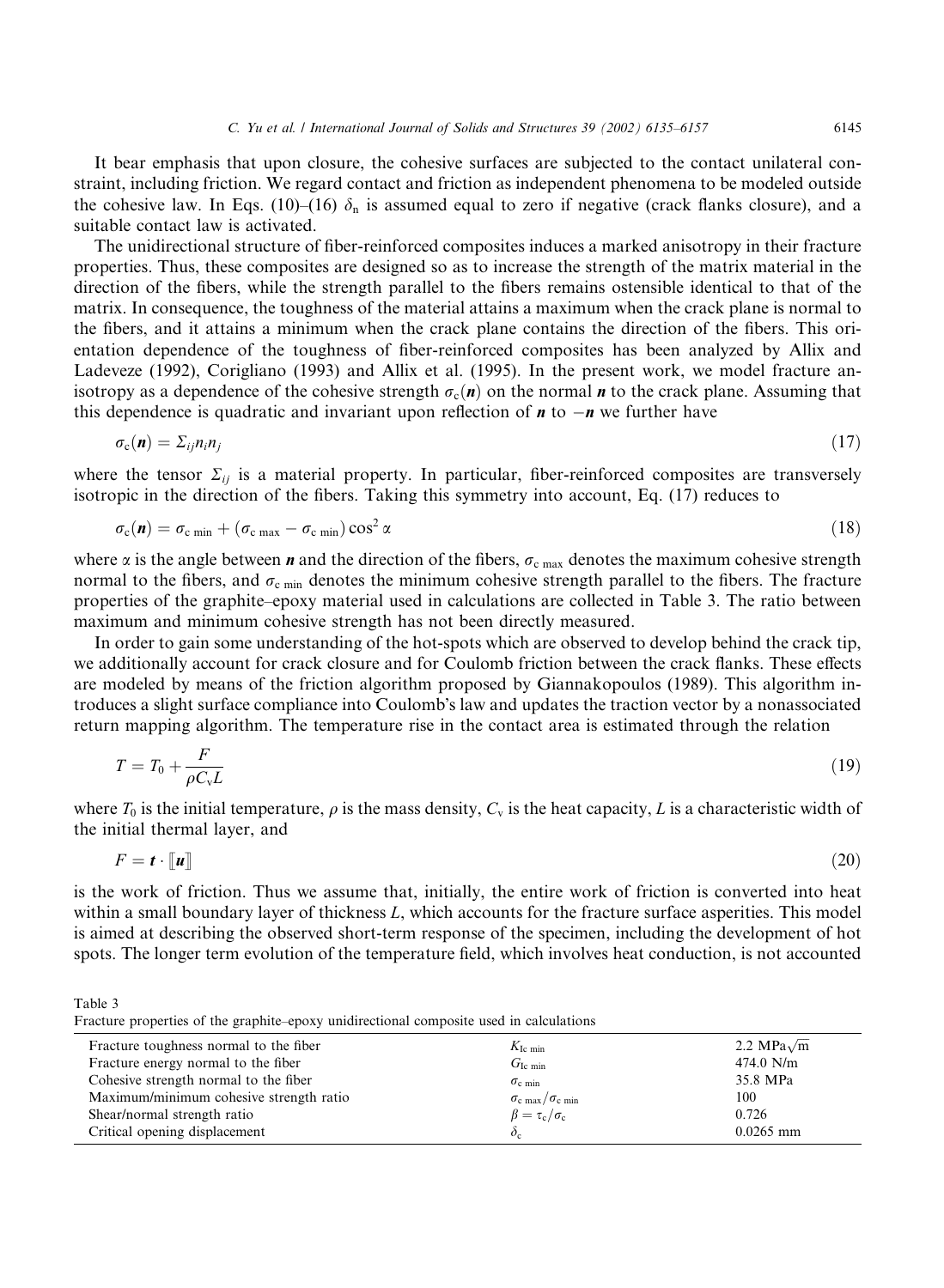6146 C. Yu et al. / International Journal of Solids and Structures 39 (2002) 6135–6157

| Frictional and thermal parameters used in calculations |  |               |  |
|--------------------------------------------------------|--|---------------|--|
| Friction coefficient                                   |  |               |  |
| Heat capacity                                          |  | 1170 J/kg $K$ |  |
| Thermal layer thickness                                |  | $0.003$ mm    |  |

Table 4 Frictional and thermal parameters used in calculations

for in the analysis. The numerical values of the frictional and thermal parameters used in calculations are collected in Table 4.

## 6. Numerical results

The experimental observations described in the foregoing provide a rich data set for the validation of cohesive models of fracture. Conversely, the detailed simulation of the experiments of Coker and Rosakis (1998, 2001) presented in this section provide useful insights into the mechanisms underlying the observed behavior. All calculations are carried out using explicit dynamics, thus the time step is upper-bounded by stability (Hughes, 1983). The effect of the projectile impact, smoothed by the presence of a steel plate, is approximated by prescribing a velocity profile over the contact area, Fig. 9. The impulse duration  $t_p$  is taken to be 27.3 us; both the rise time  $t_r$  and the ramp-down time  $t_d$  are 2 us. The plateau extension is defined by the mass and the length of the projectile. For simplicity, the duration of the ramp-down time has been taken equal to the rise time. Observe that the tail extension of the velocity profile does not affect the numerical analysis, since the crack crosses the entire width of the specimen in 22.2 µs. The impact velocity in the numerical analyses is assumed to be 30 m/s, unless differently stated.

The particular class of cohesive elements used in calculations consists of two six-node triangles endowed with quadratic displacement interpolation (Ortiz and Pandolfi, 1999), Fig. 10. Further details of the formulation can be found in Ortiz and Pandolfi (1999). Following Camacho and Ortiz (1996), we adaptively create new surfaces as required by the cohesive model by duplicating nodes along previously coherent volume elements interfaces and inserting a new cohesive element. We insert a cohesive element when the effective traction acting on an element interface reaches the cohesive strength of the interface, i.e., when

$$
t \geqslant \sigma_{\rm c}(n) \tag{21}
$$

where  $t$  is given by (13),  $\boldsymbol{n}$  is the normal to the interface and, for the fiber-reinforced composites under consideration here,  $\sigma_{\rm c}(n)$  is given by (18). An efficient implementation of the cohesive element insertion procedure may be found in Pandolfi and Ortiz (1998, 2002).



Fig. 9. Impact velocity profile adopted in the simulations.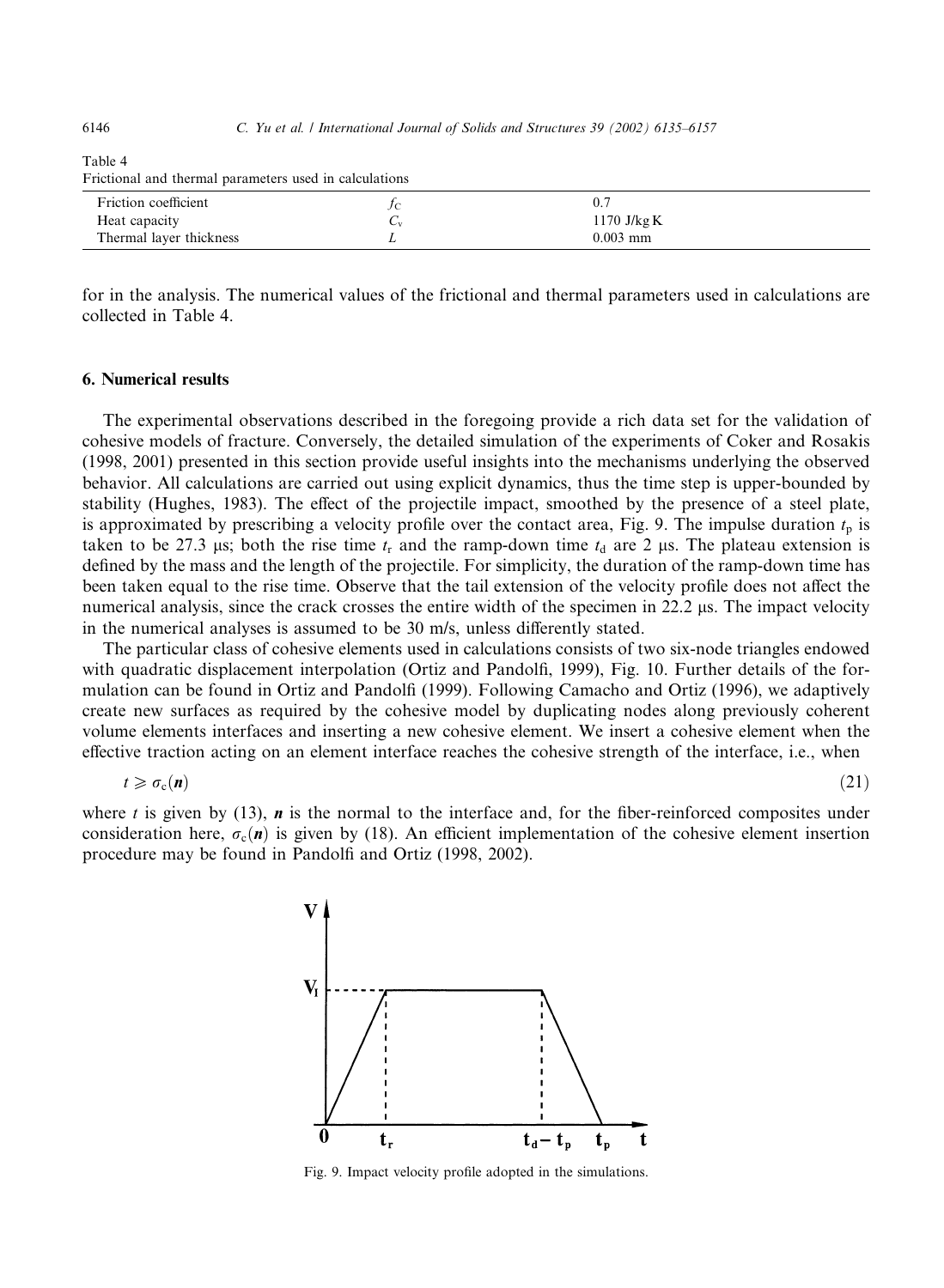

Fig. 10. Geometry of cohesive element. The surfaces  $S^-$  and  $S^+$  coincide in the reference configuration of the solid.

The specimen is discretized into ten-node quadratic tetrahedral elements. We employ two meshes: a coarse mesh comprising 5465 nodes and 2666 elements, Fig. 11a; and a fine mesh which comprises 44,593 nodes and 24,685 elements, Fig. 11b. The minimum mesh size  $h_{\min} = 2.15$  mm in the coarse mesh is chosen so as to resolve the characteristic cohesive zone size, which may be estimated as (Dugdale, 1960; Barenblatt, 1962; Rice, 1968)



Fig. 11. Computational meshes. (a) Coarse mesh,  $h_{min} = 2.15$  mm, 5465 nodes, 2666 elements. (b) Fine mesh,  $h_{min} = 0.5$  mm, comprising 44,593 nodes and 24,685 elements.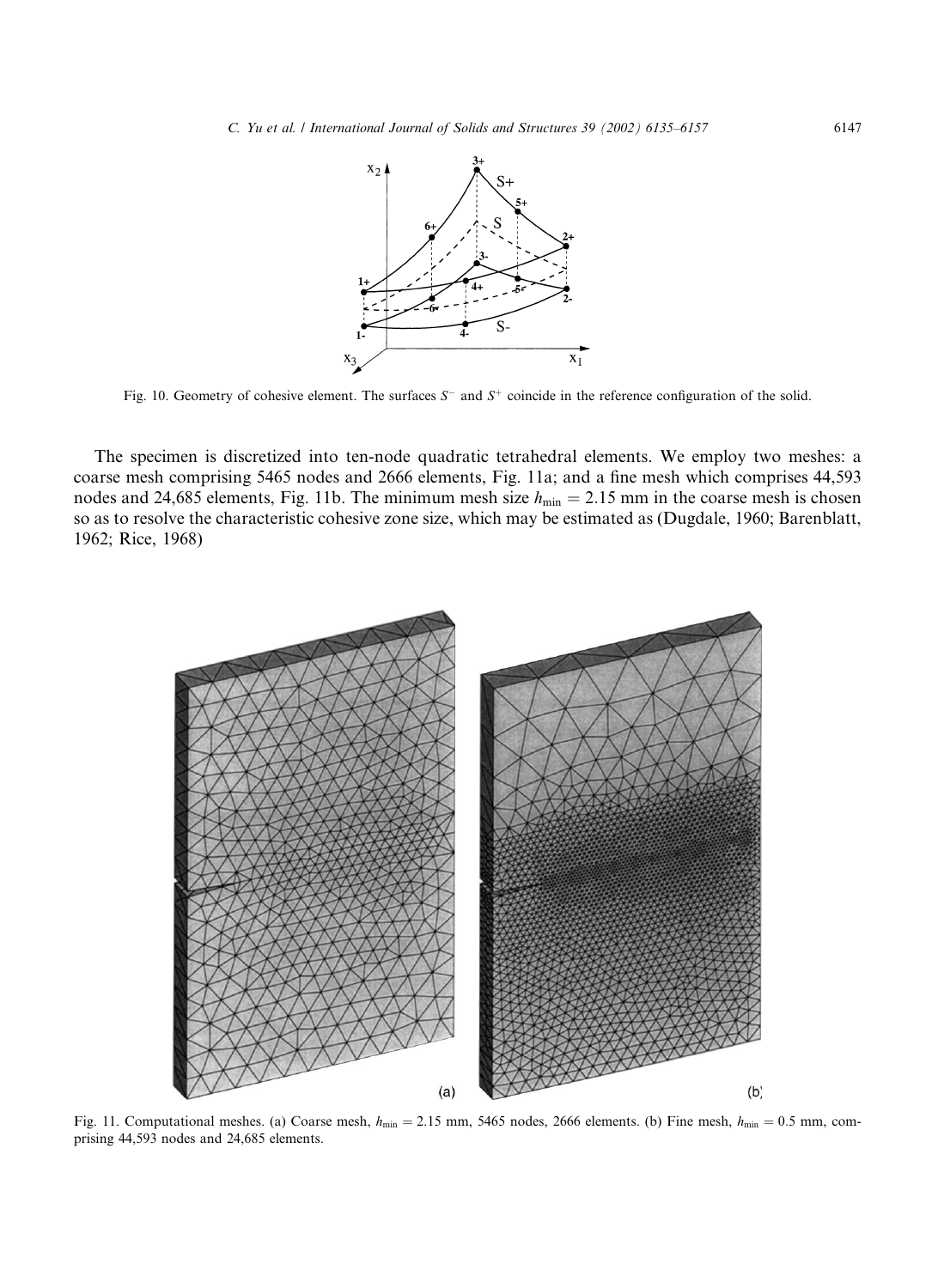6148 C. Yu et al. / International Journal of Solids and Structures 39 (2002) 6135–6157

$$
R = \frac{\pi E G_c}{8(1 - v^2)\sigma_0^2}
$$
 (22)

where  $E = E_2$  is the Young modulus,  $v = v_{12}$  the Poisson ratio,  $G_c$  the specific fracture energy, and  $\sigma_0$ represents an average cohesive traction. For the assumed linearly decreasing cohesive envelop,  $\sigma_0 = 0.5\sigma_c$ , and the corresponding cohesive zone size is  $R = 5.5$  mm, which is indeed resolved by the coarse mesh. The minimum mesh size in the fine mesh is  $h_{\text{min}} \sim 0.5$  mm. The corresponding stable time steps (Hughes, 1983) adopted in the calculations are  $0.024$  us for the coarse mesh and  $0.0056$  us for the fine mesh.

### 6.1. Crack-tip speed

Fig. 12 shows a comparison between experimentally observed and computed crack-tip speeds as a function of crack extension. For consistency, the same numerical differentiation scheme for calculating the crack speed was applied to the experimental data and the computed results. The experimental data suggests that the crack accelerates following initiation and attains intersonic speeds, lying between the Rayleigh and the shear wave speeds of the material, after an extension of about 35 mm. These features are closely captured by the numerical calculations. It is interesting to note that the calculated crack-tip speed vs position relation is relatively insensitive to the mesh size. In particular, the discrepancy in the curves resulting from the coarse and fine meshes is within experimental error.

Four successive snapshots of the numerical contour levels of the normal stress component  $\sigma_{22}$  are shown in Fig. 13. The first snapshot shows the initial compressive wave induced by the impact, as it travels the width of the lower half of the specimen. In subsequent snapshots a double-shock wave structure becomes clearly evident. A direct comparison between the calculated shock wave structure around the crack tip and the corresponding experimental CGS fringes at time  $18.6 \mu s$  is given in Fig. 14. The close agreement between the two images is remarkable. The swept-back double-shock structure of the near-tip fields is strongly suggestive of intersonic crack growth and frictional contact between the crack flanks, and is in accordance with the existing asymptotic solutions (Freund, 1979; Huang et al., 1999; Gao et al., 1999). A close inspection of the crack-face regions in the experimental and numerical images reveals a string of local fringe concentrations, which is suggestive of intermittent frictional interactions between the crack flanks.



Fig. 12. Crack-tip speed vs crack-tip position: comparison between experiments (Coker and Rosakis, 1998, 2001) (symbols) and numerical results (lines). The crack-tip velocity clearly reaches intersonic values lying between the shear and the longitudinal wave speed.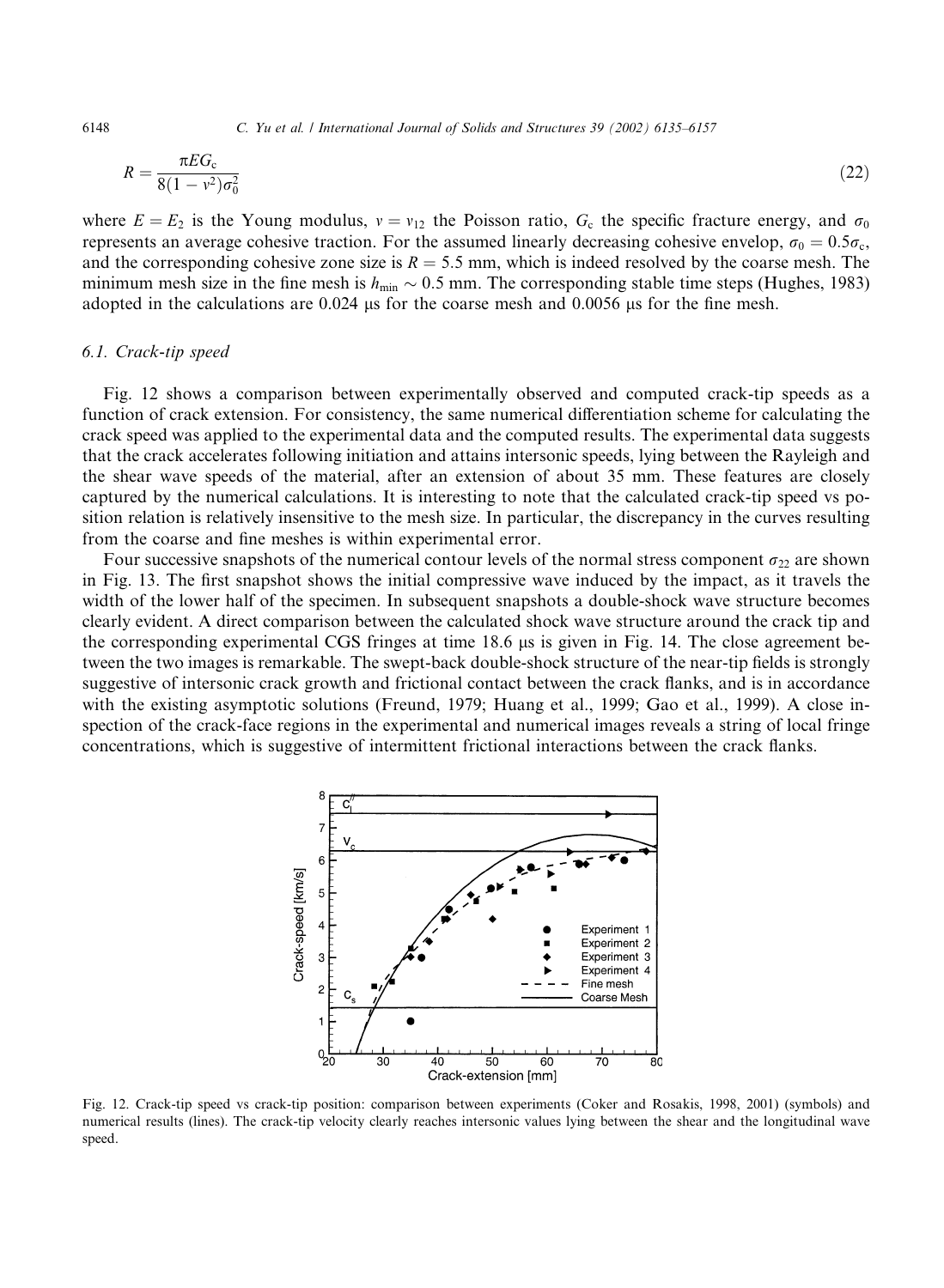

Fig. 13. Numerically computed contour levels of  $\sigma_{22}$  at times: (a) 10.8 µs; (b) 14.4 µs; (c) 18.6 µs; (d) 22.2 µs.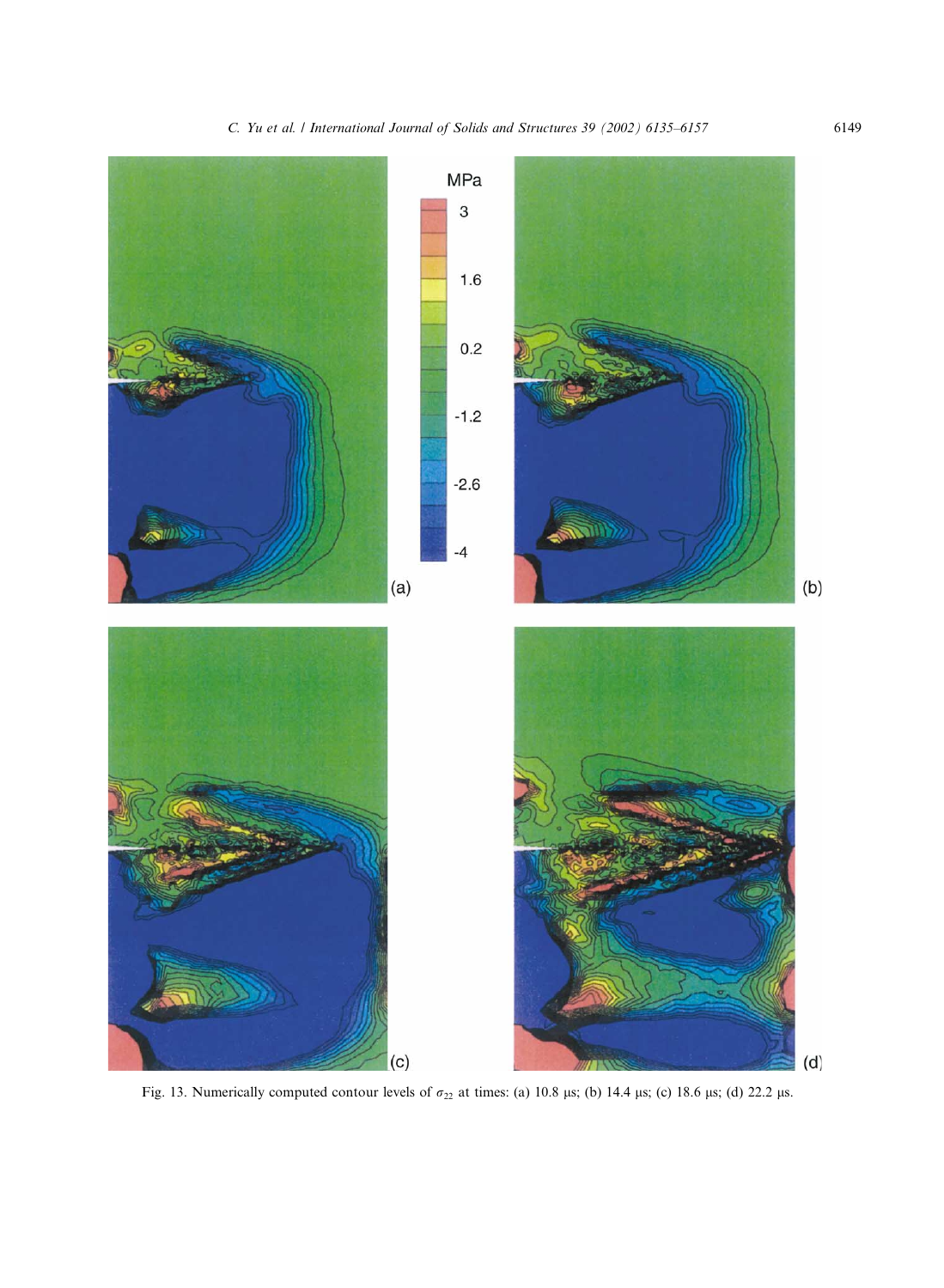

Fig. 14. Comparison between (a) experimental (Coker and Rosakis, 1998, 2001) and (b) numerical shock wave structure. The color scale in the numerical contour plot in (b) agrees with the legend in Fig. 13.



Fig. 15. Numerical contour levels of the damage variable at time 9.6, 12, 13.2, 15.6, 18.6 and 22.2 µs.

Fig. 15 shows the evolution of the crack front within the crack plane, as obtained in the numerical calculations. The plot depicts contours of damage, defined as the ratio D of the spent to total fracture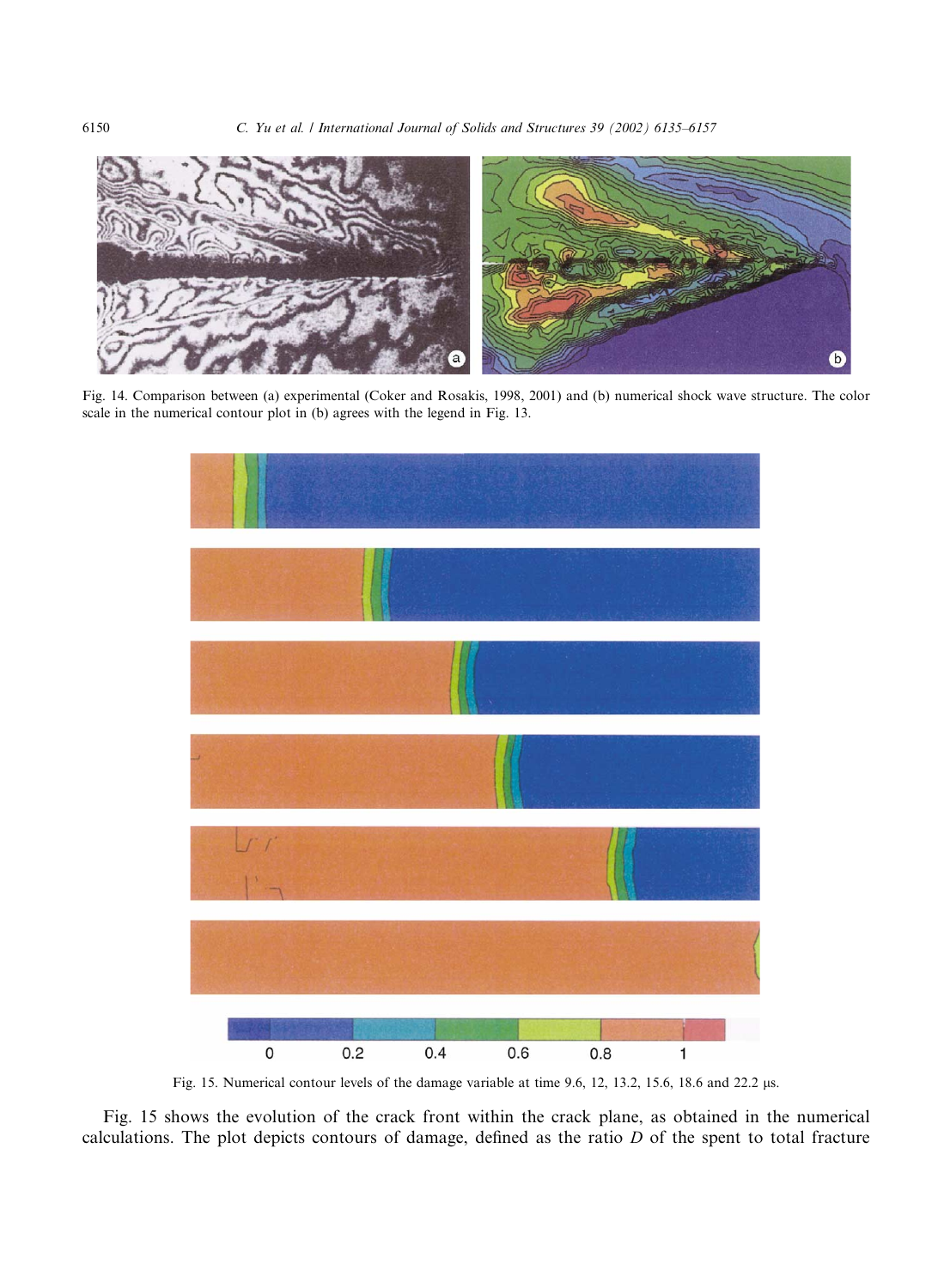

Fig. 16. Comparison of experimental (top) and numerical (bottom) temperature values. Experimental images are taken at times 40, 50, 61 and 75  $\mu$ s. Numerical images are taken at times 40, 50, 60 and 70  $\mu$ s.

energy per unit surface. With this definition, the damage variable is dimensionless and ranges from 0, corresponding to an intact surface, to 1, corresponding to a fully crack surface. The transition zone wherein the damage variable takes intermediate values may be regarded as the cohesive zone, and the crack front may conventionally be identified with the level contour  $D = 1/2$ . It is interesting to note that the crack front is concave in the direction of propagation, a feature which is characteristic of mode-II crack growth. Thus, in marked contrast to mode-I cracks, the interior of the crack front ostensibly lags behind the points of intersection with the lateral surfaces. At about  $22.2 \mu s$  after impact the crack has swept through the entire width of the specimen.

As already mentioned, the double-shock structure of the near-tip field and the string of trailing 'shocklets' are suggestive of intermittent frictional interactions between the crack flanks. One manifestation of this intermittent friction is the experimentally observed 'hot spots' alluded to in Section 4. Selected frames recorded by the infrared camera are collected in Fig. 16a, and are compared to the corresponding calculated frames in Fig. 16b. Interestingly, both sets of frames show a string of surface hot spots which arise following the passage of the crack tip. The observed and computed hot-spot structures agree both in geometry as well as in the magnitude of the temperature elevation. The analysis thus suggests intermittent friction as the origin of the experimentally observed hot spots. Fig. 17 additionally depicts the computed throughthickness variation of the crack-flank temperature field. It is interesting to note that the hot spots arise near the surface, which suggests that most of the frictional contact occurs in that region. The hot-spot patterns on either side of the specimen are quite dissimilar, which underscores the three-dimensional nature of the frictional interactions and, more generally, of shear-crack growth.

## 6.2. Parametric studies

We conclude this section by presenting parametric studies on the effect of the impulse time, fracture energy and cohesive strength  $\sigma_c$  on the crack-tip length and velocity histories.

Fig. 18 depicts the crack-speed history at an impact speed of 50 m/s, a cohesive strength of 35.8 MPa and impact durations ranging from 2.5 to 31  $\mu$ s. As may be observed in the figure, the impulse duration has a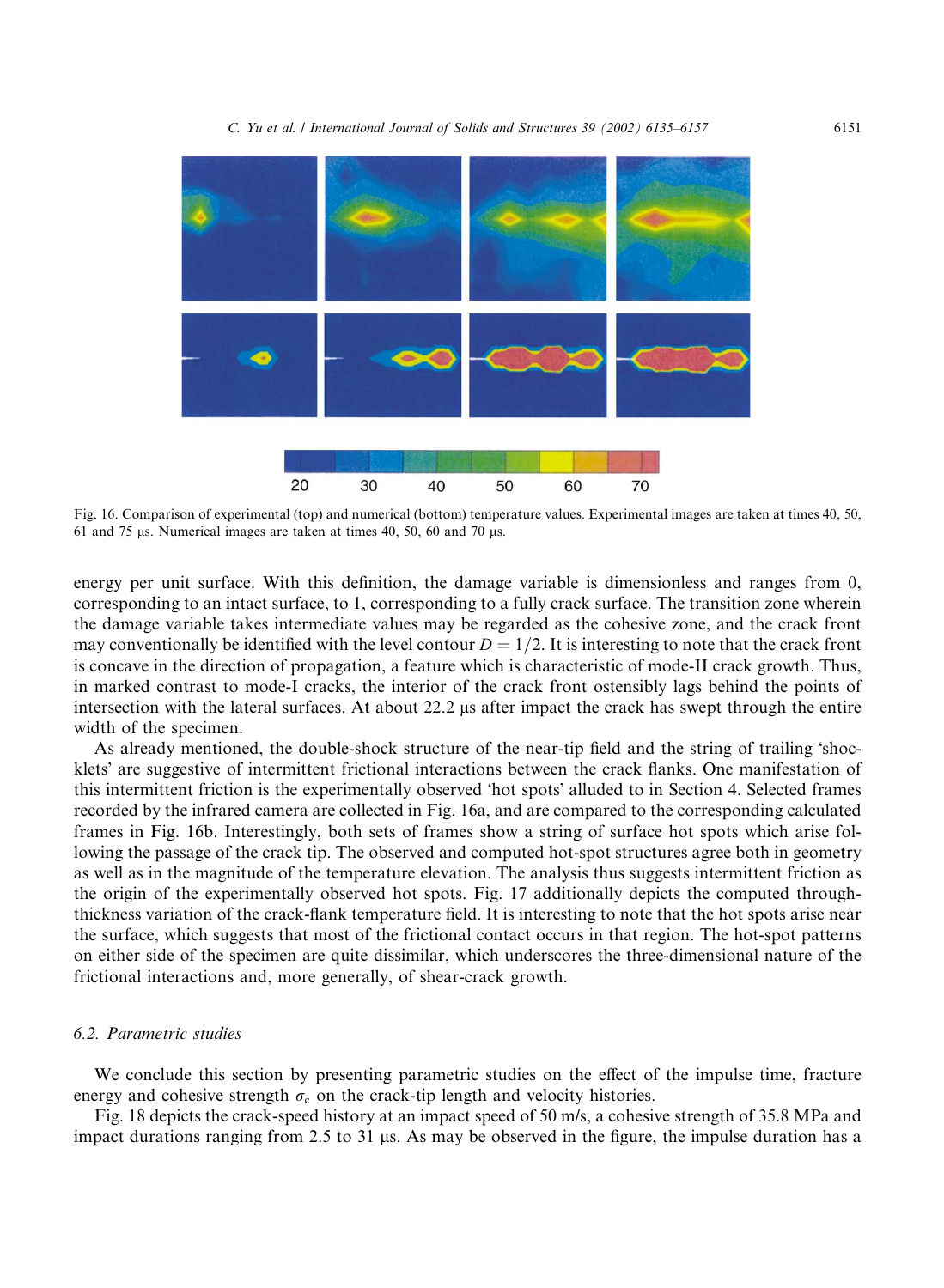

Fig. 17. Numerical temperature distribution across the crack surface at time 40, 50, 60 and 70 µs.

50

60

70

40

20

30



Fig. 18. Parametric study. Crack-speed history as a function of crack tip location at different impact durations. The impact speed is 50 m/s.

marked effect on the crack-tip speed history and the maximum attained crack-tip speed. For an impulse duration in excess of 4  $\mu$ s, the crack reaches the critical speed  $v_c$  and propagates stably at this speed through most of the width of the specimen. For an impact duration of 2.5 µs, the crack accelerates to the Rayleigh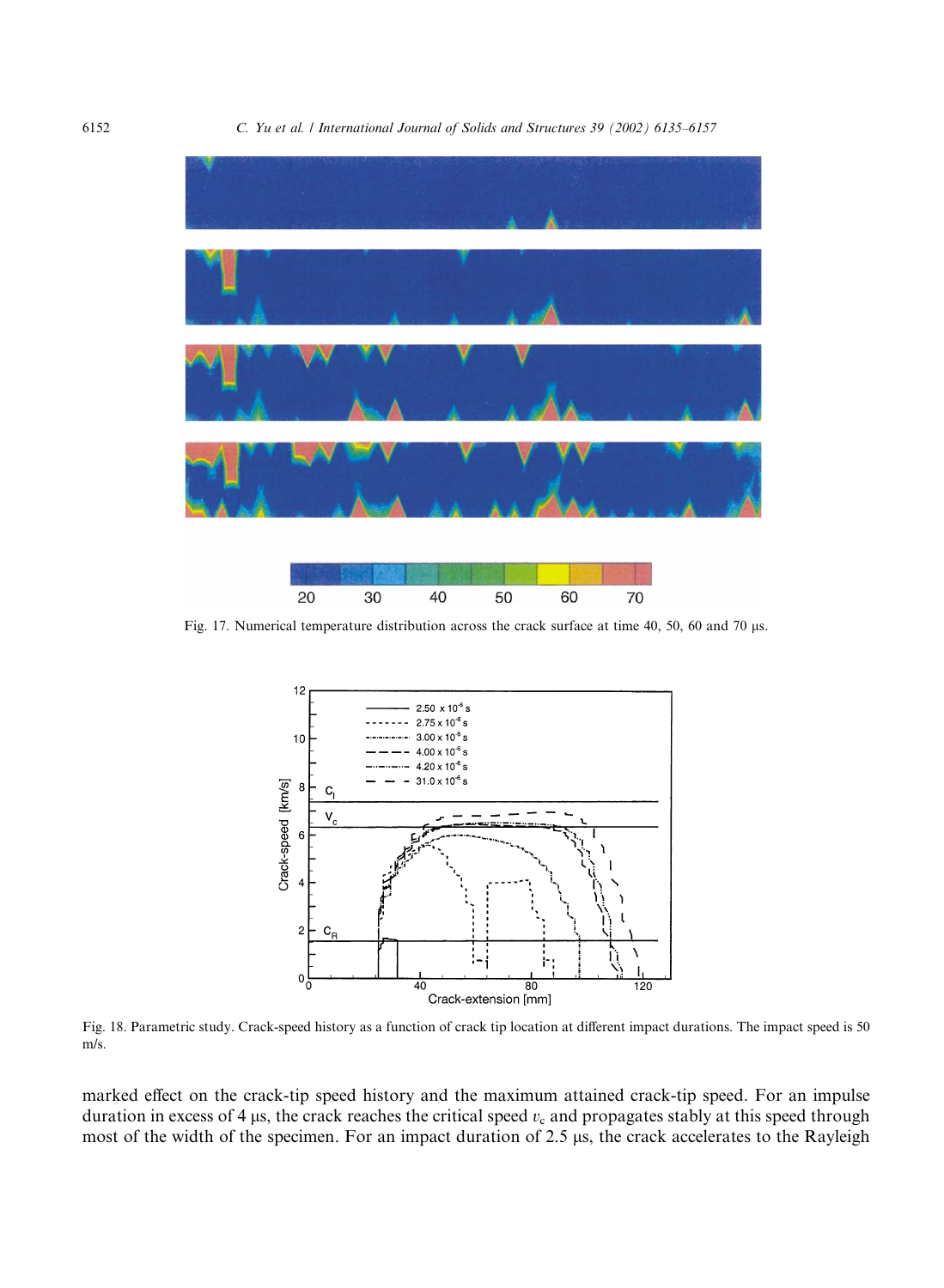

Fig. 19. Parametric study. Crack-speed history as a function of fracture energy. The parameter  $R_s^2$  is the ratio between the fracture energy used in the calculations and the measured value. The cohesive strength  $\sigma_c$  and critical opening displacement  $\delta_c$  are both scaled by the same factor  $R_s$ . The impact speed is 30 m/s and impulse duration is 31 µs.

wave speed and subsequently arrests permanently after some crack advance. For an impact duration of 2.75 ls the crack-tip speed appears to vacillate between two values above and below the Rayleigh wave speed before eventually arresting.

We have also investigated the effect of fracture energy on crack-tip speed. In order to vary the fracture energy, we apply a common scaling factor  $R_s$  in the range 0.1–7.5 to the cohesive strength  $\sigma_c$  and the critical opening displacement  $\delta_c$ , with the result that the fracture energy  $G_c$  is scaled by  $R_s^2$ . A ratio  $R_s = 1$  corresponds to the measured value of the fracture energy. In all calculations, the impulse duration is kept at 31 ls and the impact speed at 30 m/s. Fig. 19 shows the computed crack-tip histories. The main effect of an increase (decrease) in fracture energy is to retard (anticipate) the crack-growth initiation time, and to reduce (increase) the maximum propagation speed. For the highest value of the fracture energy the crack-tip speed remains below the Rayleigh wave speed and the crack arrests shortly after initiation. It is particularly noteworthy that for a sufficiently small fracture energy the crack speed attains values in the vicinity of the longitudinal wave speed, in keeping with the observations of Needleman (1999). For fracture energies corresponding to  $R_s$  in the range of 1–6 the crack-tip speed attains the critical value  $v_c$ . For intermediate fracture energies corresponding to ratios  $R_s = 6.5$  and 7.0, the maximum crack-tip speed exceeds the Rayleigh wave speed by remains below  $v_c$ . The higher fracture energies result in intermittent crack growth, with alternating growth and arrest phases.

Fig. 20 shows the effect of impact velocity on crack propagation. In all cases, the impulse duration is held at 31 ls and the cohesive strength at 35.8 MPa, while the impact velocity ranges from 10 to 200 m/s. For impact velocities in the range of 20–50 m/s, the crack tip rapidly reaches the critical speed  $v_c$  and subsequently propagates at nearly constant speed. For impact velocities of 100 and 200 m/s, the maximum cracktip speed approaches or attains the longitudinal wave speed  $c_1 = 7450$  m/s.

Finally, in Fig. 21 we plot the minimum value of the impact speed required in order to attain the critical crack-tip speed  $v_c$  as a function of impulse duration. In all calculations, the cohesive strength is held constant at  $\sigma_c = 35.8$  MPa. The attainment of the critical speed depends sensitively on the supply of energy, which is controlled by experimental parameters such as the impact speed or the impulse duration. The impulse duration is in turn a function of the length and mass of the projectile. The trend exhibited in Fig. 21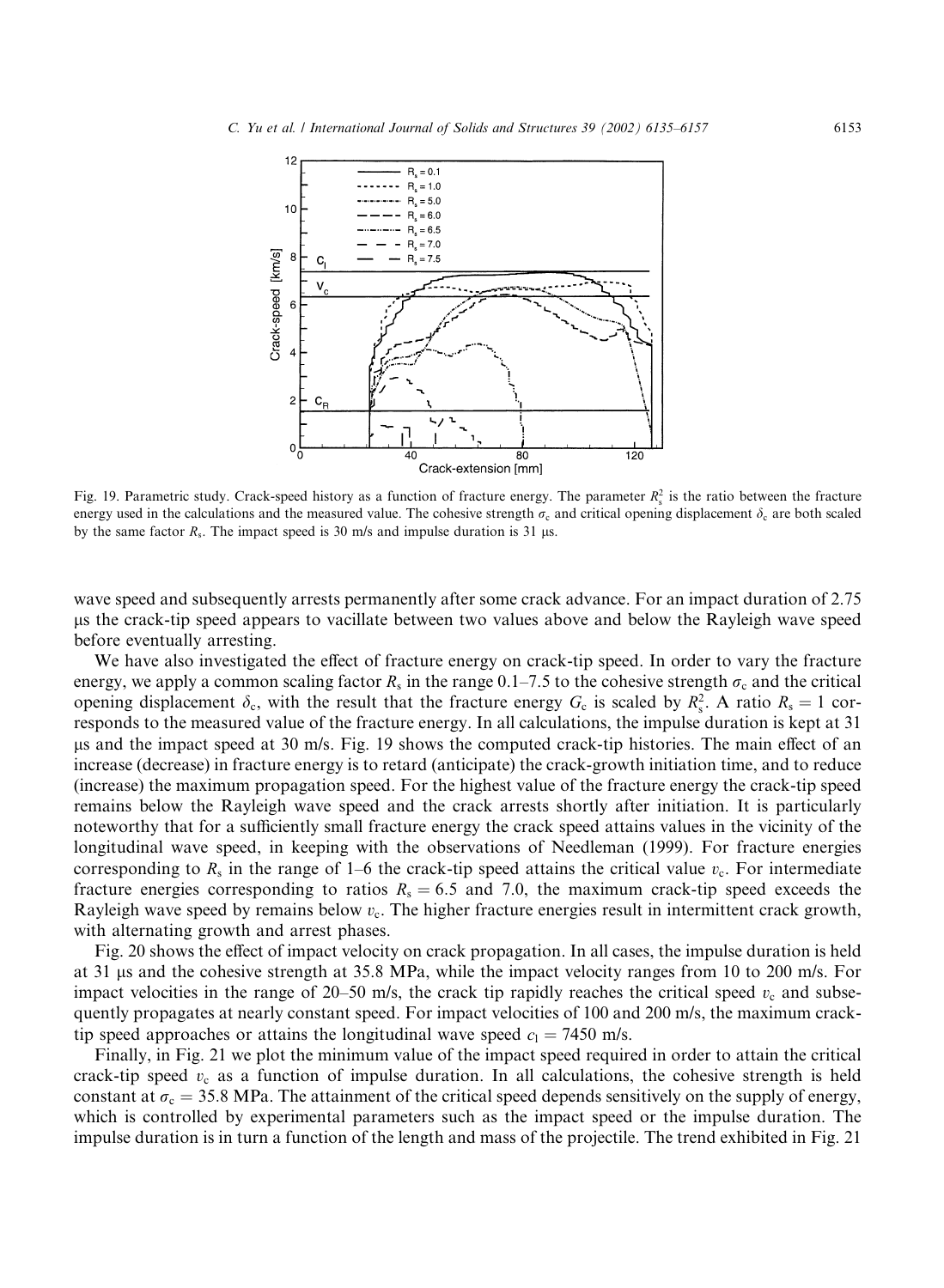

Fig. 20. Parametric study. Crack-speed history at different impact speeds. The cohesive strength is held at 35.8 MPa and the impulse duration at  $31 \mu s$ .



Fig. 21. Numerical evaluation of the minimum impact velocity required in order to attain the critical crack-tip speed  $v_c$  as a function of impulse duration. The cohesive strength is  $\sigma_c = 35.8 \text{ MPa}$ .

is qualitatively similar to the predictions of Needleman and Rosakis (1999) for intersonic crack growth in metal/polymer bimaterials.

## 7. Summary and conclusions

We have used an anisotropic cohesive model of fracture to simulate Coker and Rosakis' experiments (1998, 2001), where intersonic shear-dominated crack growth in unidirectional graphite–epoxy composites was observed. The simulations account for explicit anisotropic crack nucleation, crack closure and fric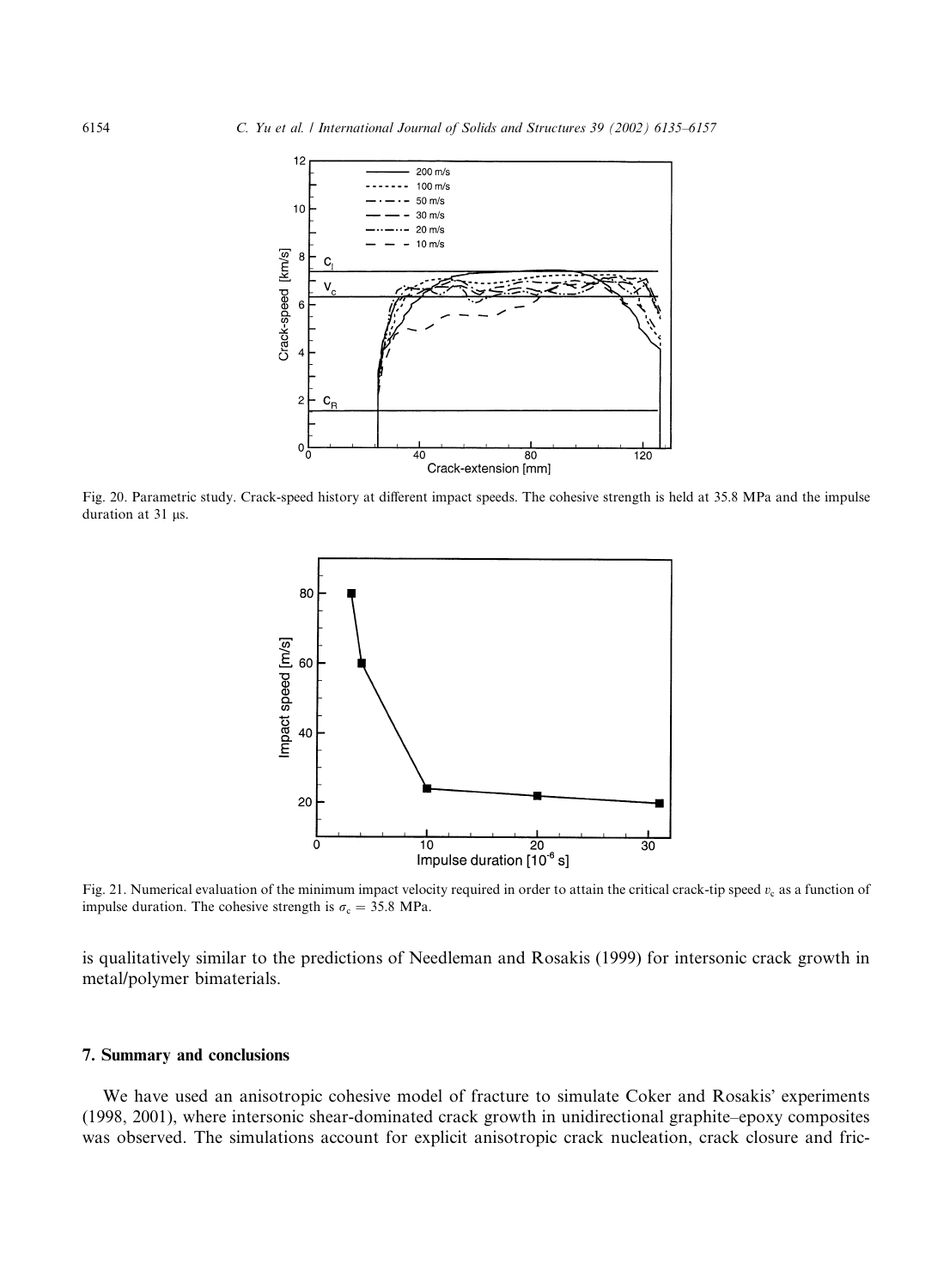tional sliding. The parameters used in the numerical models for the bulk constitutive and cohesive laws were obtained from quasi-static experiments. The behavior of the material is assumed to be rate independent and, consequently, all rate effects predicted by the calculations are due to inertia and to the intrinsic time scale typical of cohesive models (Ruiz et al., 2000, 2001).

The numerical results clearly capture the state of stress around the propagating crack, including the double-shock structure, the crack speed regimes and surface hot spots observed behind the crack in the experiments.

The intersonic crack speed regimes revealed by the simulations presented here are consistent with the analyses of Huang et al. (1999) and Gao et al. (1999). Thus, the calculations suggest that, provided that sufficient energy is supplied to the crack tip, the critical speed  $v_c$  is a preferred crack-tip speed for locally steady-state growth of dynamic shear cracks. The special significance conferred to the critical speed  $v_c$  by the analytical studies of Huang et al. (1999) and Gao et al. (1999) is amply born out by our numerical calculations. If the crack is driven hard enough, it becomes possible to for the crack tip to attain speeds in the vicinity of the longitudinal wave speed in the direction of the fibers, in keeping with the observations of Needleman (1999).

The calculations also predict a double-shock which emanates from a finite size contact region behind the crack tip. A similar phenomenon of large-scale contact during intersonic crack growth in bimaterials was reported by Lambros and Rosakis (1995a) and numerically simulated by Needleman and Rosakis (1999). The predicted double-shock structure of the near-tip fields is in close agreement with the experimental observations. The calculations additionally predict the presence of a string of surface hot spots which arise following the passage of the crack tip. The observed and computed hot-spot structures agree both in geometry as well as in the magnitude of the temperature elevation. The analysis thus suggests intermittent friction as the origin of the experimentally observed hot spots.

Finally, the parametric study permits to evaluate the influence of experimental parameters as impact speed and impulse duration on the attainment of the critical speed  $v_c$ . The trend exhibited by the numerical results is qualitatively similar to the prediction of Needleman and Rosakis (1999).

#### Acknowledgements

AJR and DC acknowledge the support of the Office of Naval Research through grant N00014-95 to Caltech and the support of the National Science Foundation grant CMS9813100. CY, AP and MOare grateful for DoE support provided through Caltech's ASCI/ASAP Center for the Simulation of the Dynamic Response of Solids.

#### **References**

129.

Allix, O., Ladeveze, P., 1992. Interlaminar interface modelling for the prediction of laminates delamination. Composite Structures 22, 235–242.

Allix, O., Ladeveze, P., Corigliano, A., 1995. Damage analysis of interlaminar fracture specimens. Composite Structures 31, 61–74. Barenblatt, G.I., 1962. The mathematical theory of equilibrium of cracks in brittle fracture. Advances in Applied Mechanics 7+ , 55–

Broberg, K.B., 1989. The near tip field at high crack tip velocities. International Journal of Fracture 39, 1–13.

Broberg, K.B., 1996. How fast can a crack go? Materials Science 32 (1), 80–86.

Broberg, K.B., 1999. Intersonic crack propagation in orthotropic material. International Journal of Fracture 99 (1–2), 1–11.

Camacho, G.T., Ortiz, M., 1996. Computational modelling of impact damage in brittle materials. International Journal of Solids and Structures 33 (20–22), 2899–2938.

Christensen, R.M., 1979. Mechanics of composite materials. Wiley, New York.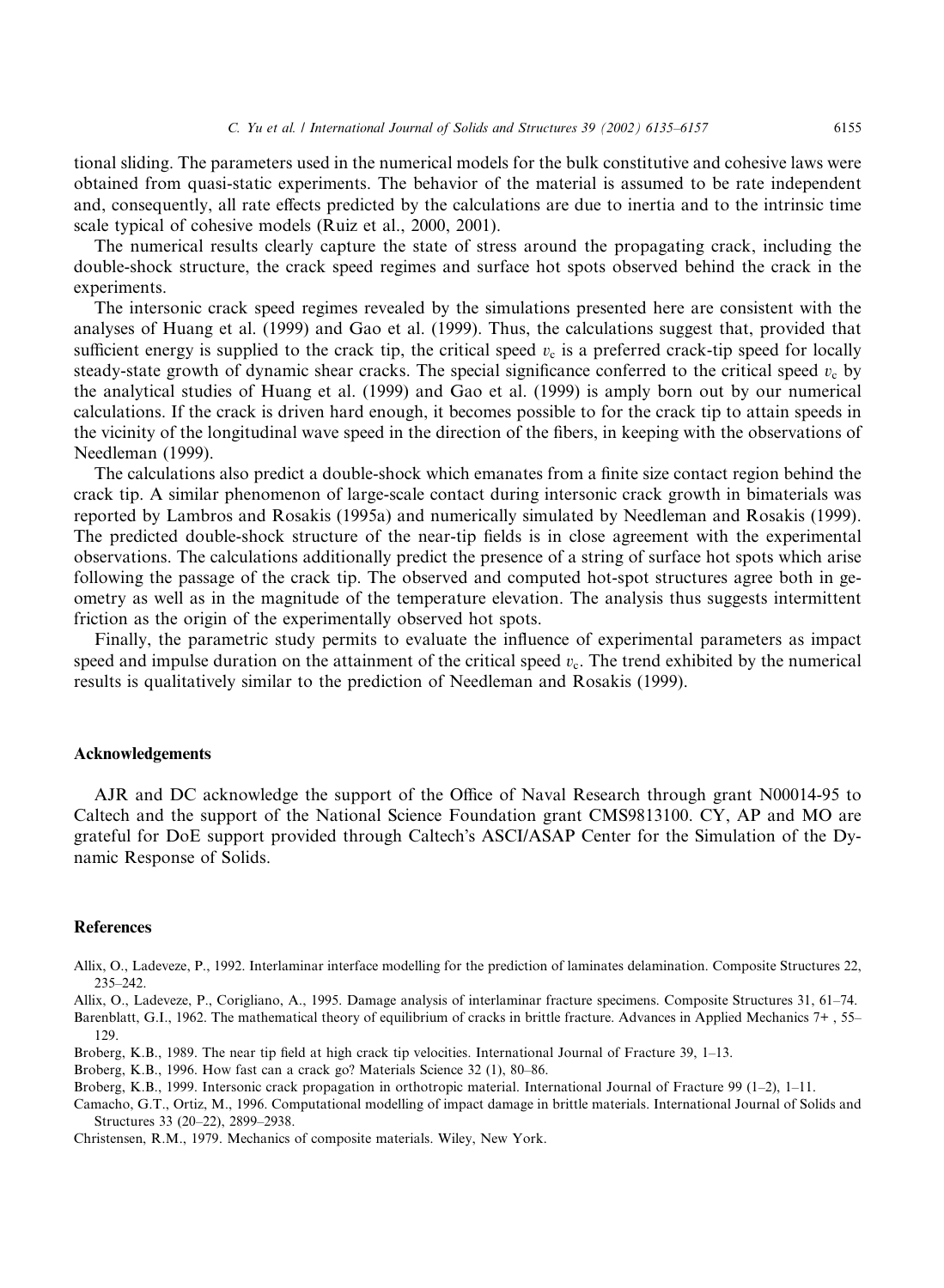- Coker, D., Rosakis, A.J., 1998. Experimental observations of intersonic crack growth in asymmetrically loaded unidirectional composites plates. SM Report, pp. 1–34.
- Coker, D., Rosakis, A.J., 2001. Experimental observations of intersonic crack growth in asymmetrically loaded unidirectional composites plates. Philosophical Magazine A 81 (3), 571–595.
- Corigliano, A., 1993. Formulation, identification and use of interface models in the numerical analysis of composite delamination. International Journal of Solids and Structures 30, 2779–2811.
- Dugdale, D.S., 1960. Yielding of steel sheets containing slits. Journal of the Mechanics and Physics of Solids 8, 100–104.
- Freund, L.B., 1979. The mechanics of dynamic shear propagation. Journal of Geophysical Research 84 (B5), 2199–2209.
- Freund, L.B., 1989. Dynamic Fracture Mechanics. Cambridge University Press, Cambridge.
- Gao, H.J., Huang, H., Gumbsch, P., Rosakis, A.J., 1999. On radiation-free transonic motion of cracks and dislocations. Journal of the Mechanics and Physics of Solids 47 (9), 1941–1961.
- Georgiadis, H.G., 1986. On the stress singularity in steady-state transonic shear crack-propagation. International Journal of Fracture 30 (3), 175–180.
- Giannakopoulos, A.E., 1989. The return mapping method for the integration of friction constitutive relations. Computers and Structures 32 (1), 157–167.
- Huang, Y., Wang, W., Liu, C., Rosakis, A., 1998. Intersonic crack growth in bimaterial interfaces: an investigation of crack face contact. Journal of the Mechanics and Physics of Solids 46 (11), 2233–2259.
- Huang, Y., Wang, W., Liu, C., Rosakis, A., 1999. Analysis of intersonic crack growth in unidirectional fiber-reinforeced composites. Journal of the Mechanics and Physics of Solids 47 (9), 1893–1916.
- Hughes, T.J.R., 1983. Analysis of transient algorithms with particular reference to stability behavior. In: Belytschko, T., Hughes, T.J.R. (Eds.), Computational Methods for Transient Analysis. North-Holland, Amsterdam, pp. 67–155.
- Lambros, J., Rosakis, A.J., 1995a. Development of a dynamic decohesion criterion for subsonic fracture of the interface between two dissimilar materials. Proceedings of the Royal Society of London A 451, 711–736.
- Lambros, J., Rosakis, A.J., 1995b. Shear dominated transonic crack growth in bimaterials-part i: experimental observations. Journal of the Mechanics and Physics of Solids 43 (2), 168–188.
- Liu, C., Huang, Y., Rosakis, A.J., 1995. Shear dominated transonic interfacial crack growth in a bimaterial-ii. Asymptotic fields and favorable velocity regimes. Journal of the Mechanics and Physics of Solids 43 (2), 198–206.
- Liu, C., Rosakis, A.J., Ellis, R.W., Stout, M.G., 1998. A study of the fracture behavior of unidirectional fiber-reinforced composite using coherent gradient sensing (cgs) interferometry. International Journal of Fracture 90 (4), 355–382.
- Needleman, A., 1999. An analysis of intersonic crack growth under shear loading. Journal of Applied Mechanics 66, 847–857.
- Needleman, A., Rosakis, A.J., 1999. The effect of bond strength and loading rate on the conditions governing the attainment of intersonic crack growth along an interface. Journal of the Mechanics and Physics of Solids 47 (12), 2411–2449.
- Ortiz, M., Pandolfi, A., 1999. A class of cohesive elements for the simulation of three-dimensional crack propagation. International Journal for Numerical Methods in Engineering 44, 1267–1282.
- Pandolfi, A., Krysl, P., Ortiz, M., 1999. Finite element simulation of ring expansion and fragmentation. International Journal of Fracture 95, 279–297.
- Pandolfi, A., Ortiz, M., 1998. Solid modeling aspects of three-dimensional fragmentation. Engineering with Computers 14 (4), 287– 308.
- Pandolfi, A., Ortiz, M., 2002. An efficient adaptive procedure for three-dimensional fragmentation simulations. Engineering with Computers 18 (2), 148–159.
- Piva, A., Hasan, W., 1996. Effect of orthotropy on the intersonic shear crack propagation. Journal of Applied Mechanics 63 (4), 933– 938.
- Rice, J.R., 1968. Mathematical analysis in the mechanics of fracture. In: Liebowitz, H. (Ed.), Fracture. Academic Press, New York, pp. 191–311.
- Rosakis, A.J., Samudrala, O., Coker, D., 1999. Cracks faster than the shear wave speed. Science 284 (5418), 1337–1340.
- Rosakis, A.J., Samudrala, O., Coker, D., 2000. Intersonic shear crack growth along weak planes. Materials Research Innovations 3 (4), 236–243.
- Rosakis, A.J., Samudrala, O., Singh, R.P., Shukla, A., 1998. Intersonic crack propagation in bimaterial systems. Journal of the Mechanics and Physics of Solids 46 (10), 1789–1813.
- Ruiz, G., Ortiz, M., Pandolfi, A., 2000. Three-dimensional finite-element simulation of the dynamic brazilian tests on concrete cylinders. International Journal for Numerical Methods in Engineering 48 (7), 963–994.
- Ruiz, G., Pandolfi, A., Ortiz, M., 2001. Three-dimensional cohesive modeling of dynamic mixed-mode fracture. International Journal for Numerical Methods in Engineering 52 (1–2), 97–120.
- Singh, R.P., Lambros, J., Shukla, A., Rosakis, A.J., 1997. Investigation of the mechanics of intersonic crack propagation along a bimaterial interface using coherent gradient sensing and photoelasticity. Proceedings of the Royal Society of London A 453, 2649– 2667.
- Singh, R.P., Shukla, A., 1996. Intersonic crack propagation in bimaterial systems. Journal of Applied Mechanics 63 (4), 919–924.